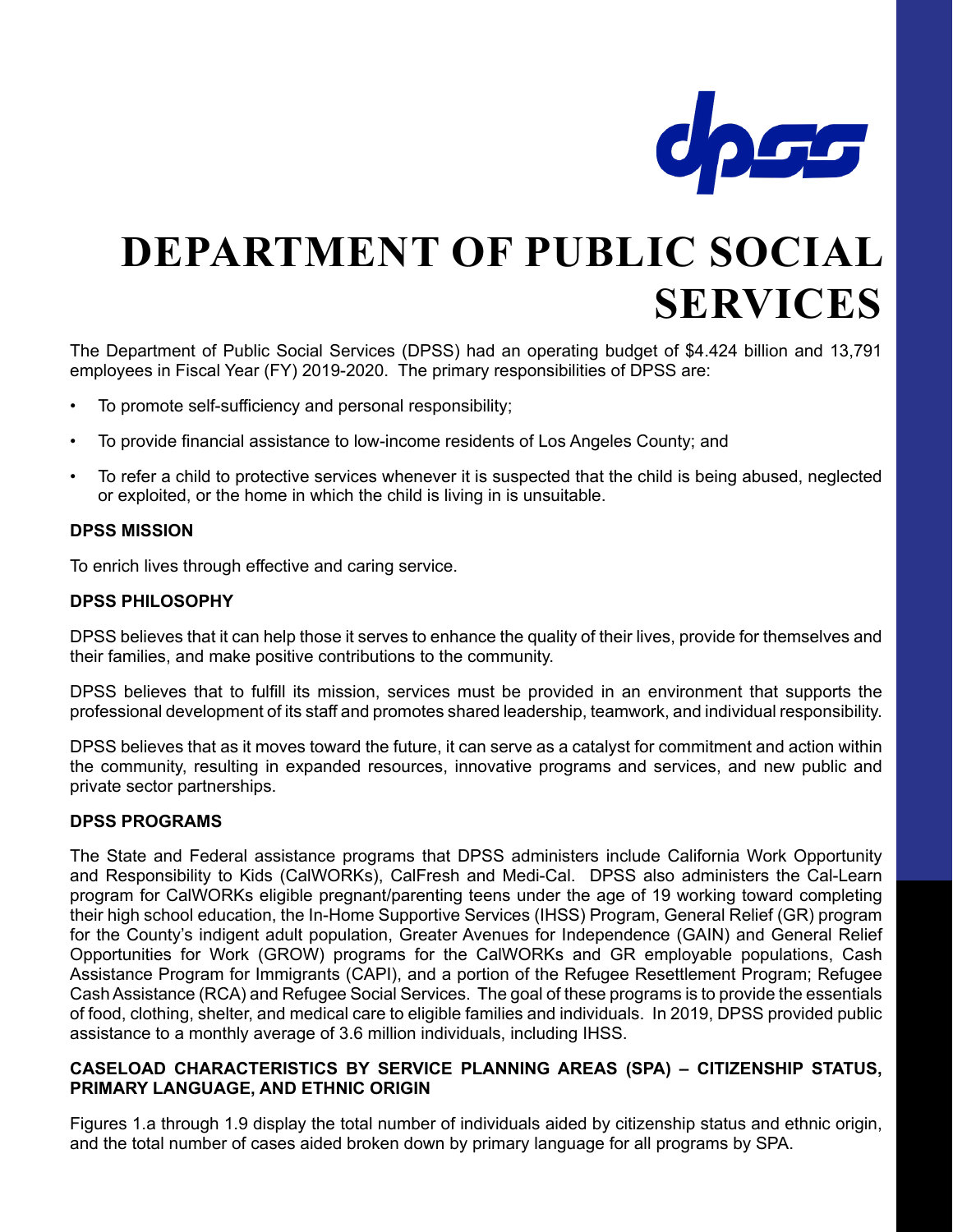

#### **AIDED CASELOAD**

In total, there was a 1.60 % decrease (-56,491) in the number of individuals receiving assistance for all programs combined from December 2018 to December 2019 (Figure 2).

The following DPSS programs provide services where children are most likely to receive aid:

#### **CalWORKs**

A high unemployment rate caused an increase in the number of people receiving CalWORKs from 2008 to 2010. In December 2019, 267,185 individuals received cash assistance from CalWORKs. This represents a 5.53% decrease (-15,629 individuals) compared to 282,814 individuals aided in December 2018 (Figure 2). The number of individuals receiving assistance through the CalWORKs program show a steady decline over the decade as follows:

From December 2010 – December 2016, there was an average of approximately 4.1% less individuals receiving CalWORKs.

From December 2016 – December 2018, there was an average of approximately 7.7% less individuals receiving CalWORKs. (Figure 6).

#### **CalFresh**

The CalFresh program has experienced a steady increase in the number of participants since 2008. In December 2018, there were 1,057,193 aided individuals. By December 2019, that number had increased to 1,195,405 individuals, which represents an increase of 13.07% (138,212 individuals), (Figure 2). Overall, since 2008, the CalFresh program has seen an increase of 67% in the number of individuals receiving benefits. Detailed annual data can be found in Figure 8.

#### **Medi-Cal**

In December 2018, there were 3,042,822 individuals receiving Medi-Cal benefits. By December 2019, the number of individuals enrolled in Medi-Cal had decreased to 2,992,029. This represents a 1.67% decrease (-50,793) in individuals served (Figure 2). Detailed annual data can be found in Figure 7.

#### **Cal-Learn Program**

In 2019, DPSS served a monthly average of 717 Cal-Learn participants. This represents a 21% decrease from a monthly average of 900 participants served during Calendar Year 2018 (Figure 4).

### **CHILD ABUSE PREVENTION, CHILD ABUSE REFERRALS, AND STAFF TRAINING**

A major focus of DPSS is to ensure that all its employees are active participants in child abuse prevention. In 1987, the DPSS Training Academy implemented a comprehensive Child Abuse Prevention training program. The primary purpose of this training is to inform DPSS employees about the seriousness of the child abuse problem in Los Angeles County and the employees' mandated reporting responsibilities.

Since its inception, the Child Abuse Prevention training program has been delivered to DPSS public contact staff, including Social Workers, GAIN Services Workers, Eligibility Workers, clerical staff, and managers. To ensure that all DPSS public contact staff receive the training, the program is incorporated into the DPSS new employee orientation.

During the training, staff are informed of the types of child abuse, indicators of such abuse, provisions of the reporting law, and DPSS employees' reporting responsibilities and procedures. Staff also review and discuss materials related to the indicators of child abuse.

Violence between household members, which often endangers children, is emphasized in the training program. The Los Angeles County Domestic Violence Council provides Domestic Violence training to all DPSS public contact staff.

In 2019, DPSS made a total of 53 child abuse referrals to the Department of Children and Family Services. This represented a 28% decrease from the 74 referrals made in 2018 (Figure 3).

#### **Linkages**

The Linkages Partnership is an interdepartmental service coordination partnership between the Department of Children and Family Services (DCFS) and DPSS to address common barriers that limit parents' ability to parent and their ability to work.

Linkages serves families by ensuring DCFS families who are not currently connected to DPSS services, but could be, are provided an expedited method to access needed services. Those families involved in both DCFS and DPSS maximize available services and resources, and engage in coordinated case planning to assist parents with creating a safe and stable home for their children while working toward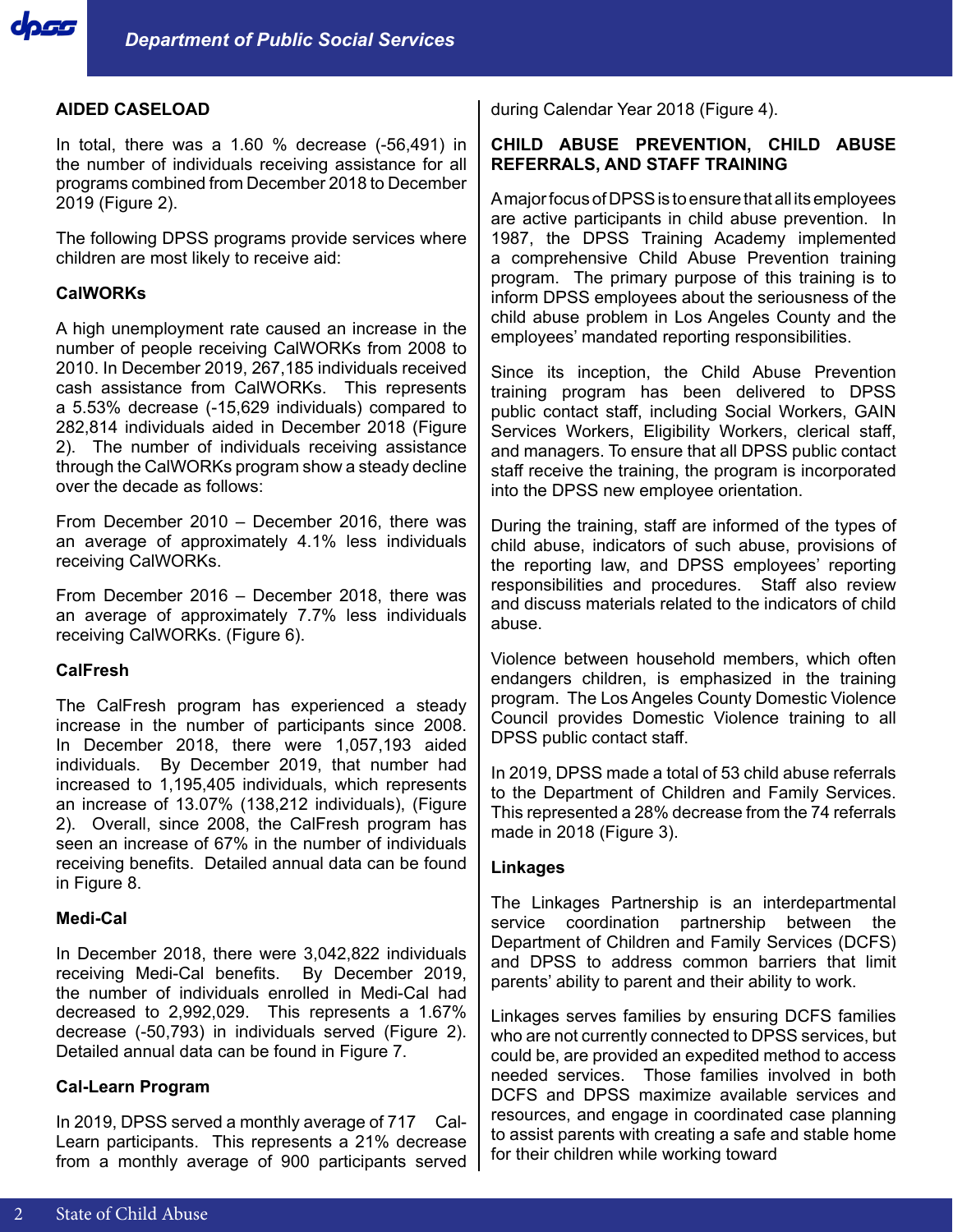doss

economic self-sufficiency.

Los Angeles County's Linkages protocols are part of case work practice to enhance service delivery, strengthen families through economic selfsufficiency and focus on child safety.

- Family Preservation Service coordination for CalWORKs families with a DCFS Family Preservation (FP) plan. DPSS expertise is integrated into DCFS' FP Multi-Disciplinary Case Planning Committee family meetings to provide GAIN services and include DCFS FP activities in participants' Welfare-to-Work plans.
- Family Reunification Welfare-to-Work GAIN services provided to former CalWORKs participants who have a Family Reunification Plan in place with DCFS and who volunteer to participate.
- DCFS 5122 Screening Tool Referral form used by DCFS staff to screen and refer families/ individuals for potential eligibility to CalWORKs/ General Relief benefits.
- Collocation of Linkages GAIN Services Workers at DCFS - Integration of CalWORKs expertise into DCFS' Child and Family Team (CFT) meetings and case consultations outside of CFT meetings, throughout the 19 DCFS Regional Offices.

Effective March 3, 2020, in collaboration with DCFS and County Counsel, DPSS implemented a protocol countywide to streamline urgent requests for information from DCFS and Law Enforcement to provide critical information, and facilitate the search for abducted or at-large/missing children.

Qualified members from each department/agency were identified and trained in the Multi-Disciplinary Personnel Team (MDT) process for sharing DPSS information. Due to confidentiality rules, only designated staff participate in the sharing of specified data elements that may lead to or assist in locating the missing child(ren). Designated DPSS Customer Service Center (CSC) Eligibility Workers (EWs), CSC Supervisors, collocated Linkages GAIN Services Workers (LGSWs), Linkages GAIN Services Supervisors (LGSS), Government Inquiry and Response (GIR) Section Designees, Managers and Program staff receive and respond to requests for client information from participating agencies via the designated phone line or in writing.

From implementation through December 31, 2020, a total of 245 calls and inquiries were handled by the designated staff.

DPSS Linkages Program continues to work in coordination with DCFS to bring awareness of the protocol by sharing with staff and partners at DCFS and the Inter-Agency Council on Child Abuse and Neglect (ICAN) Child Abduction Task Force meetings.

#### **DPSS Technology Brief**

DPSS' use of technology covers a broad spectrum of operations, from case management, benefits eligibility screening and evaluation to asset management and many other aspects of office support. Recently, in collaboration with service providers and vendors, DPSS migrated its eligibility system, LEADER Replacement System (LRS), to Amazon Web Services (AWS). With this move to cloud computing, DPSS aspires to achieve a sustainable level of continuous delivery and advancement to our eligibility system and services. Furthermore, the successful migration of LRS to the cloud, lays the foundation for the other 57 counties in California to join the LRS system. By the year 2021, LRS will become California's Statewide Automated Welfare System (CalSAWS).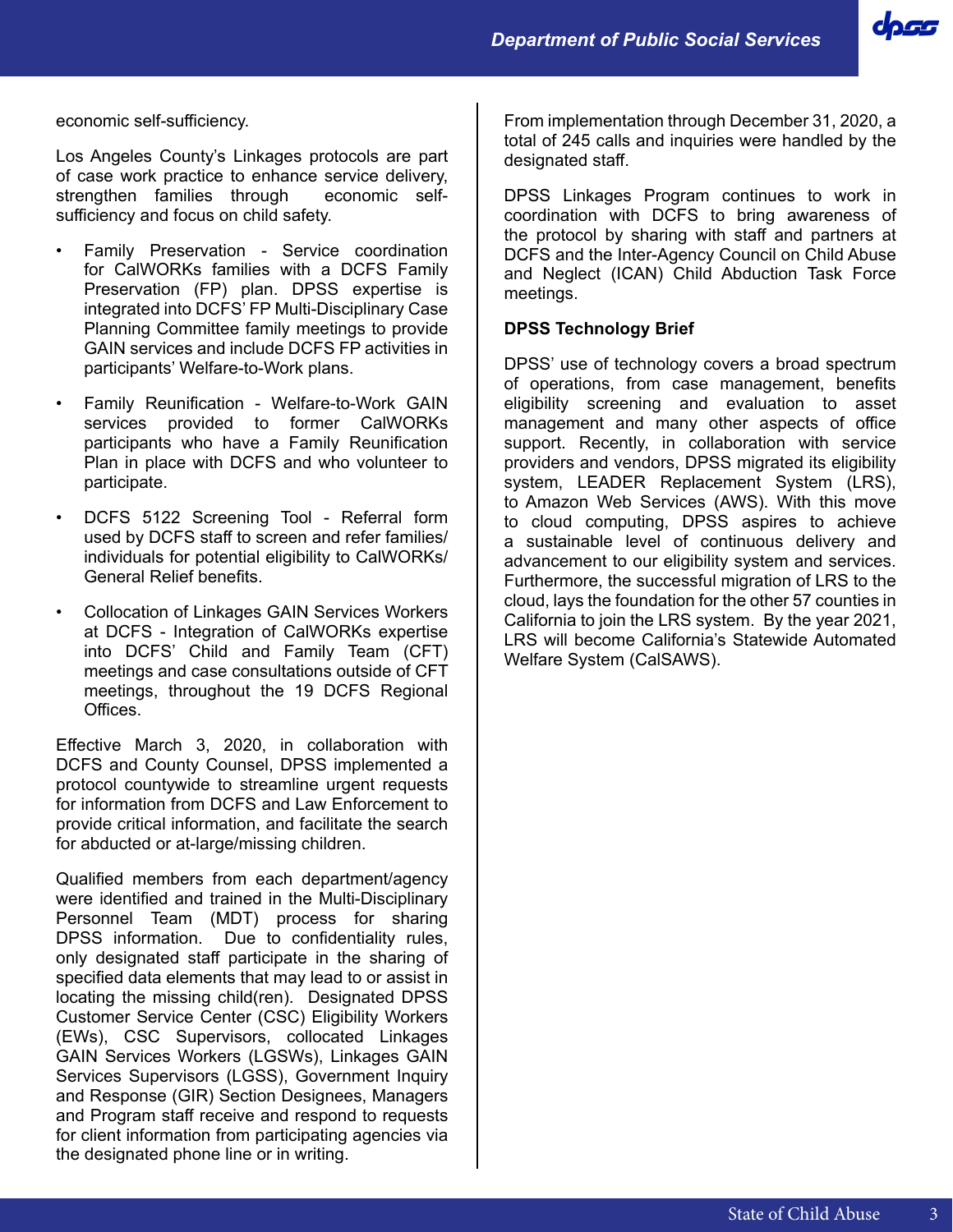*Figure 1a:*

## **DPSS CASELOAD CHARACTERISTICS - DECEMBER 2019 LOS ANGELES COUNTY TOTALS**

|                             |                    | <b>CalWORKs</b> | General<br><b>Relief</b> | <b>Refugee</b>                     | <b>CAPI</b>  | <b>Medical</b><br><b>Assistance</b><br>Only | <b>CalFresh</b> | In-Home<br><b>Supportive</b><br><b>Services</b> |
|-----------------------------|--------------------|-----------------|--------------------------|------------------------------------|--------------|---------------------------------------------|-----------------|-------------------------------------------------|
|                             |                    |                 |                          | <b>Total Aided</b>                 |              |                                             |                 |                                                 |
| Cases*                      |                    | 114,445         | 83,039                   | 131                                | 6,779        | 1,714,218                                   | 682,321         | 230,102                                         |
| Persons**                   |                    | 267,185         | 83,350                   | 137                                | 7,626        | 2,992,029                                   | 1,195,405       | 230,101                                         |
| <b>Age Of Aided Persons</b> |                    |                 |                          |                                    |              |                                             |                 |                                                 |
| <b>Under 1</b>              |                    | 9.339           | $\mathbf 0$              | 0                                  | 0            | 34,199                                      | 18,306          | 23                                              |
| $1 - 2$                     |                    | 24,464          | $\mathbf 0$              | 0                                  | 0            | 88,145                                      | 50,079          | 214                                             |
| $3-5$                       |                    | 38,239          | $\mathbf 0$              | 0                                  | 6            | 141,304                                     | 80,571          | 1,455                                           |
| $6 - 12$                    |                    | 92.697          | 0                        | 0                                  | 17           | 354,217                                     | 198,294         | 7,513                                           |
| $13 - 15$                   |                    | 35,295          | 0                        | $\mathbf 0$                        | 9            | 153,369                                     | 76,550          | 3,291                                           |
| $16 - 17$                   |                    | 20,164          | 0                        | $\pmb{0}$                          | 5            | 100,154                                     | 43,466          | 1,981                                           |
| 18                          |                    | 2,328           | 772                      | 7                                  | $\mathbf{1}$ | 56,632                                      | 18,262          | 1,024                                           |
| 19                          |                    | 799             | 1,113                    | 3                                  | 5            | 54,105                                      | 14,501          | 1,069                                           |
| 20                          |                    | 1,054           | 1,213                    | 3                                  | 9            | 49,591                                      | 12,487          | 1,024                                           |
| $21 - 24$                   |                    | 7,281           | 6,570                    | 17                                 | 27           | 182,116                                     | 51,873          | 4,317                                           |
| $24 - 59$                   |                    | 35,168          | 65,781                   | 94                                 | 1,060        | 1,304,865                                   | 412,858         | 48,394                                          |
| 60-65                       |                    | 310             | 7,255                    | 6                                  | 869          | 162,634                                     | 72,744          | 25,037                                          |
| Over <sub>65</sub>          |                    | 47              | 646                      | $\overline{7}$                     | 5,618        | 310,698                                     | 145,414         | 134,759                                         |
|                             | <b>TOTAL</b>       | 267,185         | 83,350                   | 137                                | 7,626        | 2,992,029                                   | 1,195,405       | 230,101                                         |
|                             |                    |                 |                          | <b>Average Age of Aided Adults</b> |              |                                             |                 |                                                 |
|                             | <b>AVERAGE AGE</b> | 31              | 41                       | 38                                 | 71           | 44                                          | 46              | 68                                              |
|                             |                    |                 |                          | <b>Gender Of Aided Persons</b>     |              |                                             |                 |                                                 |
|                             | <b>Male</b>        | 9,008           | 54,641                   | 68                                 | 2,705        | 919,260                                     | 310,388         | 81,066                                          |
| <b>Adult</b>                | <b>Female</b>      | 37,979          | 28,709                   | 69                                 | 4,884        | 1,201,381                                   | 417,751         | 133,534                                         |
| <b>Children</b>             | <b>Male</b>        | 110,383         | $\pmb{0}$                | 0                                  | 21           | 444,857                                     | 237,374         | 10,677                                          |
|                             | <b>Female</b>      | 109,815         | 0                        | 0                                  | 16           | 426,531                                     | 229,892         | 4,824                                           |
|                             | <b>TOTAL</b>       | 267,185         | 83,350                   | 137                                | 7,626        | 2,992,029                                   | 1,195,405       | 230,101                                         |

\*Cases are defined as an Assistance Unit of one or more persons

\*\* Persons are defined as being separate individuals.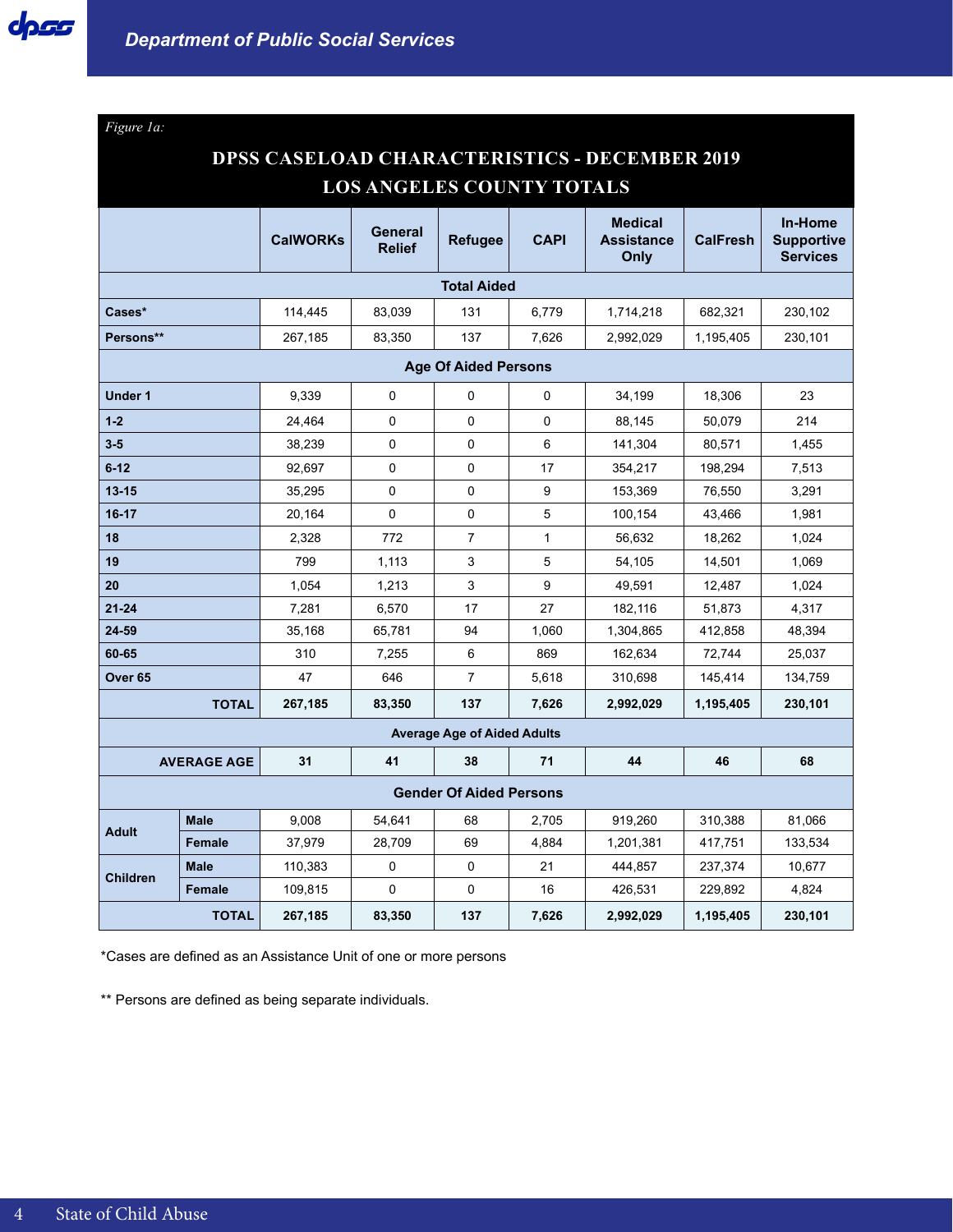

# **DPSS CASELOAD CHARACTERISTICS - DECEMBER 2019 LOS ANGELES COUNTY TOTALS**

|                                                    | <b>CalWORKs</b> | General<br><b>Relief</b>                   | Refugee                               | CAPI  | <b>Medical</b><br><b>Assistance</b><br>Only | <b>CalFresh</b> | In-Home<br><b>Supportive</b><br><b>Services</b> |  |
|----------------------------------------------------|-----------------|--------------------------------------------|---------------------------------------|-------|---------------------------------------------|-----------------|-------------------------------------------------|--|
|                                                    |                 | <b>Citizenship Status of Aided Persons</b> |                                       |       |                                             |                 |                                                 |  |
| <b>Citizen</b>                                     | 257,515         | 78,261                                     | $\mathbf{1}$                          | 66    | 2,184,422                                   | 1,106,742       | 148,302                                         |  |
| Legal Immigrants                                   | 9,608           | 5,071                                      | 136                                   | 7,194 | 364,271                                     | 88,325          | 25,196                                          |  |
| <b>Other</b>                                       | 45              | 3                                          | $\Omega$                              | 334   | 436,590                                     | 187             | 183                                             |  |
| <b>Undocumented</b><br><b>Immigrants</b>           | 17              | 15                                         | 0                                     | 32    | 6,746                                       | 151             | 56,421                                          |  |
| <b>TOTAL</b>                                       | 267,185         | 83,350                                     | 137                                   | 7,626 | 2,992,029                                   | 1,195,405       | 230,102                                         |  |
| <b>Primary Language of Aided Cases</b>             |                 |                                            |                                       |       |                                             |                 |                                                 |  |
| <b>Armenian</b>                                    | 2,105           | 863                                        | 18                                    | 1,450 | 36,972                                      | 27,421          | 36,166                                          |  |
| <b>Cambodian</b>                                   | 125             | 76                                         | 0                                     | 53    | 3,588                                       | 2,009           | 2,657                                           |  |
| <b>Chinese</b>                                     | 118             | 74                                         | 3                                     | 278   | 49,059                                      | 9,974           | 15,158                                          |  |
| <b>English</b>                                     | 78,395          | 78,103                                     | 30                                    | 759   | 1,055,667                                   | 479,321         | 92,361                                          |  |
| Farsi                                              | 180             | 94                                         | 10                                    | 156   | 7,225                                       | 3,025           | 6,575                                           |  |
| <b>Korean</b>                                      | 46              | 60                                         | 0                                     | 226   | 18,053                                      | 7,168           | 7,618                                           |  |
| <b>Russian</b>                                     | 190             | 79                                         | 9                                     | 177   | 7,628                                       | 4,623           | 7,166                                           |  |
| <b>Spanish</b>                                     | 32,875          | 3,426                                      | 51                                    | 3,444 | 510,322                                     | 140,316         | 50,940                                          |  |
| Tagalog                                            | 20              | 23                                         | 0                                     | 60    | 4,537                                       | 1,236           | 4,148                                           |  |
| Vietnamese                                         | 111             | 73                                         | 0                                     | 49    | 14,229                                      | 4,237           | 3,747                                           |  |
| <b>Other</b>                                       | 280             | 168                                        | 10                                    | 127   | 6,938                                       | 2,991           | 3,566                                           |  |
| <b>TOTAL</b>                                       | 114,445         | 83,039                                     | 131                                   | 6,779 | 1,714,218                                   | 682,321         | 230,102                                         |  |
|                                                    |                 |                                            | <b>Ethnic Origin of Aided Persons</b> |       |                                             |                 |                                                 |  |
| American Indian/ Alaskan<br><b>Native</b>          | 409             | 304                                        | 0                                     | 4     | 3,865                                       | 2,149           | 420                                             |  |
| Asian                                              | 3,891           | 1,796                                      | $\overline{7}$                        | 969   | 308,180                                     | 73,619          | 41,862                                          |  |
| <b>Black</b>                                       | 60,074          | 31,193                                     | $\overline{7}$                        | 72    | 251,773                                     | 228,202         | 38,539                                          |  |
| <b>Hispanic</b>                                    | 139,848         | 19,029                                     | 56                                    | 3,505 | 1,621,283                                   | 522,143         | 73,207                                          |  |
| <b>Native Hawaiian/ Pacific</b><br><b>Islander</b> | 679             | 175                                        | $\mathbf{1}$                          | 4     | 4,994                                       | 2,742           | 258                                             |  |
| White                                              | 24,192          | 17,446                                     | 45                                    | 2,438 | 402,045                                     | 193,441         | 71,704                                          |  |
| Two or more races                                  | 28,676          | 8,705                                      | 8                                     | 416   | 239,448                                     | 113,799         | $\mathbf 0$                                     |  |
| <b>Other</b>                                       | 9,416           | 4,702                                      | 13                                    | 218   | 160,441                                     | 59,310          | 4,112                                           |  |
| <b>TOTAL</b>                                       | 267,185         | 83,350                                     | 137                                   | 7,626 | 2,992,029                                   | 1,195,405       | 230,102                                         |  |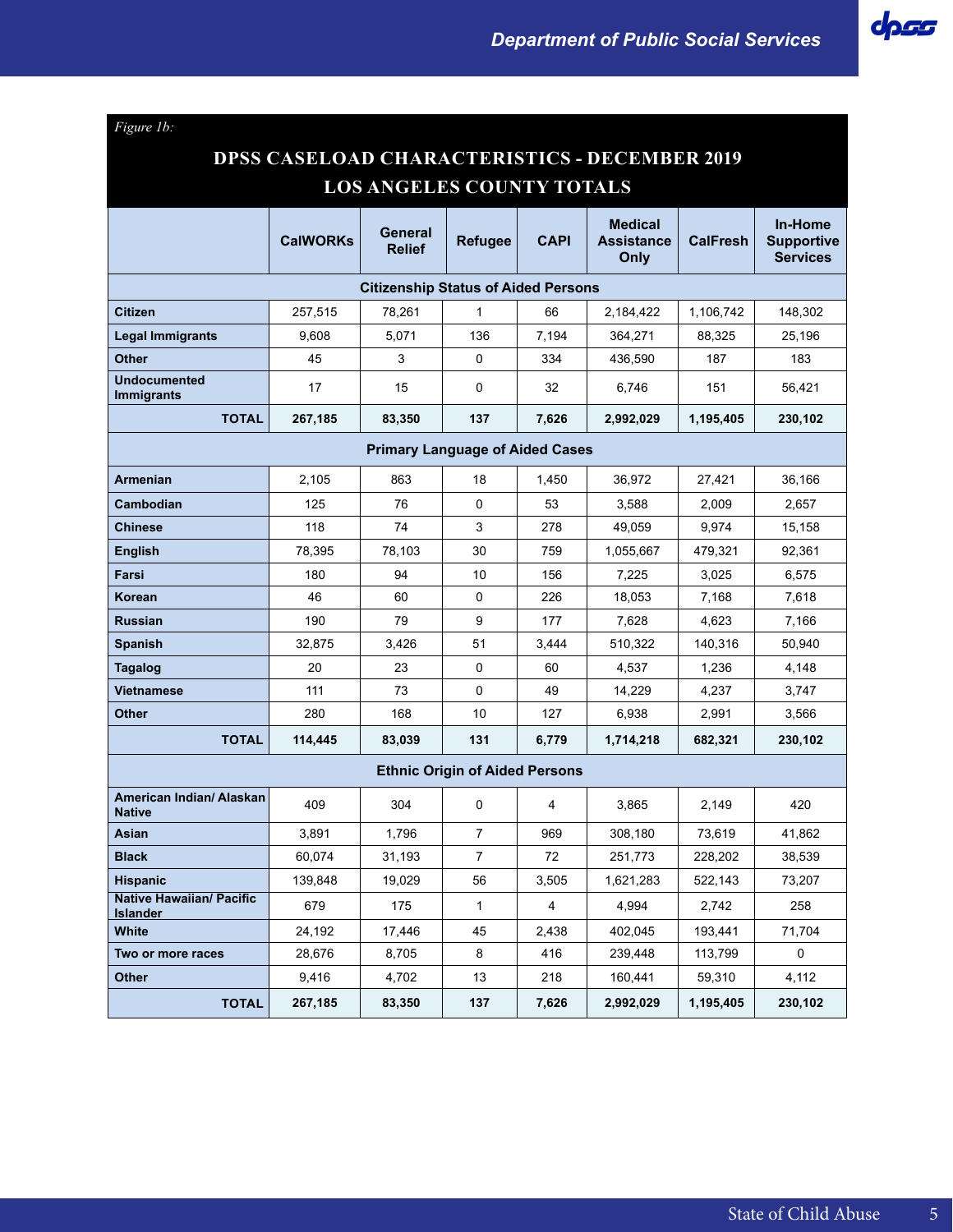*Figure 1.1:*

# **DPSS CASELOAD CHARACTERISTICS DECEMBER 2019 SERVICE PLANNING AREA 1**

|                                                    | <b>CalWORKs</b> | General<br><b>Relief</b>                   | <b>Refugee</b>                        | <b>CAPI</b>  | Medi-cal<br><b>Assistance</b><br>Only | <b>CalFresh</b> | In-Home<br><b>Supportive</b><br><b>Services</b> |
|----------------------------------------------------|-----------------|--------------------------------------------|---------------------------------------|--------------|---------------------------------------|-----------------|-------------------------------------------------|
|                                                    |                 | <b>Citizenship Status of Aided Persons</b> |                                       |              |                                       |                 |                                                 |
| <b>Citizen</b>                                     | 26,087          | 6,294                                      | 0                                     | 0            | 122,815                               | 83,461          | 7,532                                           |
| <b>Legal Immigrants</b>                            | 274             | 158                                        | 3                                     | 141          | 11,179                                | 3,046           | 739                                             |
| <b>Other</b>                                       | 10              | 0                                          | 0                                     | 2            | 12,396                                | 15              | $\mathbf{1}$                                    |
| <b>Undocumented</b><br><b>Immigrants</b>           | 0               | 0                                          | 0                                     | 0            | 157                                   | $\overline{2}$  | 3,232                                           |
| <b>TOTAL</b>                                       | 26,371          | 6,452                                      | 3                                     | 143          | 146,547                               | 86,524          | 11,504                                          |
| <b>Primary Language of Aided Cases</b>             |                 |                                            |                                       |              |                                       |                 |                                                 |
| <b>Armenian</b>                                    | 4               | 2                                          | 0                                     | 6            | 93                                    | 69              | 129                                             |
| Cambodian                                          | 0               | 0                                          | 0                                     | $\mathbf{1}$ | 20                                    | 3               | 5                                               |
| <b>Chinese</b>                                     | $\mathbf{1}$    | $\Omega$                                   | $\mathbf{0}$                          | $\mathbf{1}$ | 55                                    | 5               | 10                                              |
| <b>English</b>                                     | 9,341           | 6,309                                      | 0                                     | 16           | 62,018                                | 38,810          | 8,828                                           |
| Farsi                                              | 1               | 0                                          | 0                                     | $\mathbf{1}$ | 18                                    | 7               | 24                                              |
| <b>Korean</b>                                      | 0               | 0                                          | 0                                     | 0            | 48                                    | 14              | 22                                              |
| <b>Russian</b>                                     | 0               | $\mathbf{1}$                               | 0                                     | $\mathbf{1}$ | 15                                    | $\overline{7}$  | 12                                              |
| <b>Spanish</b>                                     | 1,172           | 102                                        | 0                                     | 100          | 17,177                                | 5,178           | 2,248                                           |
| <b>Tagalog</b>                                     | $\mathbf{1}$    | $\Omega$                                   | $\mathbf 0$                           | 0            | 58                                    | 27              | 91                                              |
| <b>Vietnamese</b>                                  | 3               | 0                                          | 0                                     | 0            | 79                                    | 12              | 9                                               |
| <b>Other</b>                                       | 18              | 8                                          | 3                                     | $\mathbf{1}$ | 198                                   | 177             | 126                                             |
| <b>TOTAL</b>                                       | 10,541          | 6,422                                      | 3                                     | 127          | 79,779                                | 44,309          | 11,504                                          |
|                                                    |                 |                                            | <b>Ethnic Origin of Aided Persons</b> |              |                                       |                 |                                                 |
| American Indian/ Alaskan<br><b>Native</b>          | 67              | 19                                         | 0                                     | $\Omega$     | 280                                   | 213             | 57                                              |
| Asian                                              | 123             | 41                                         | $\Omega$                              | 10           | 3,552                                 | 978             | 385                                             |
| <b>Black</b>                                       | 10,934          | 3,022                                      | $\mathbf{1}$                          | $\mathbf{1}$ | 26,362                                | 30,022          | 4,589                                           |
| <b>Hispanic</b>                                    | 8,822           | 1,129                                      | 0                                     | 113          | 74,438                                | 29,402          | 3,803                                           |
| <b>Native Hawaiian/ Pacific</b><br><b>Islander</b> | 22              | $\overline{7}$                             | $\mathbf{0}$                          | 0            | 133                                   | 85              | 8                                               |
| White                                              | 2,954           | 1,576                                      | $\mathbf{1}$                          | 11           | 23,980                                | 14,613          | 2,403                                           |
| Two or more races                                  | 2,278           | 480                                        | 0                                     | 3            | 11,710                                | 7,168           | 0                                               |
| <b>Other</b>                                       | 1,171           | 178                                        | 1                                     | 5            | 6,092                                 | 4,043           | 259                                             |
| <b>TOTAL</b>                                       | 26,371          | 6,452                                      | 3                                     | 143          | 146,547                               | 86,524          | 11,504                                          |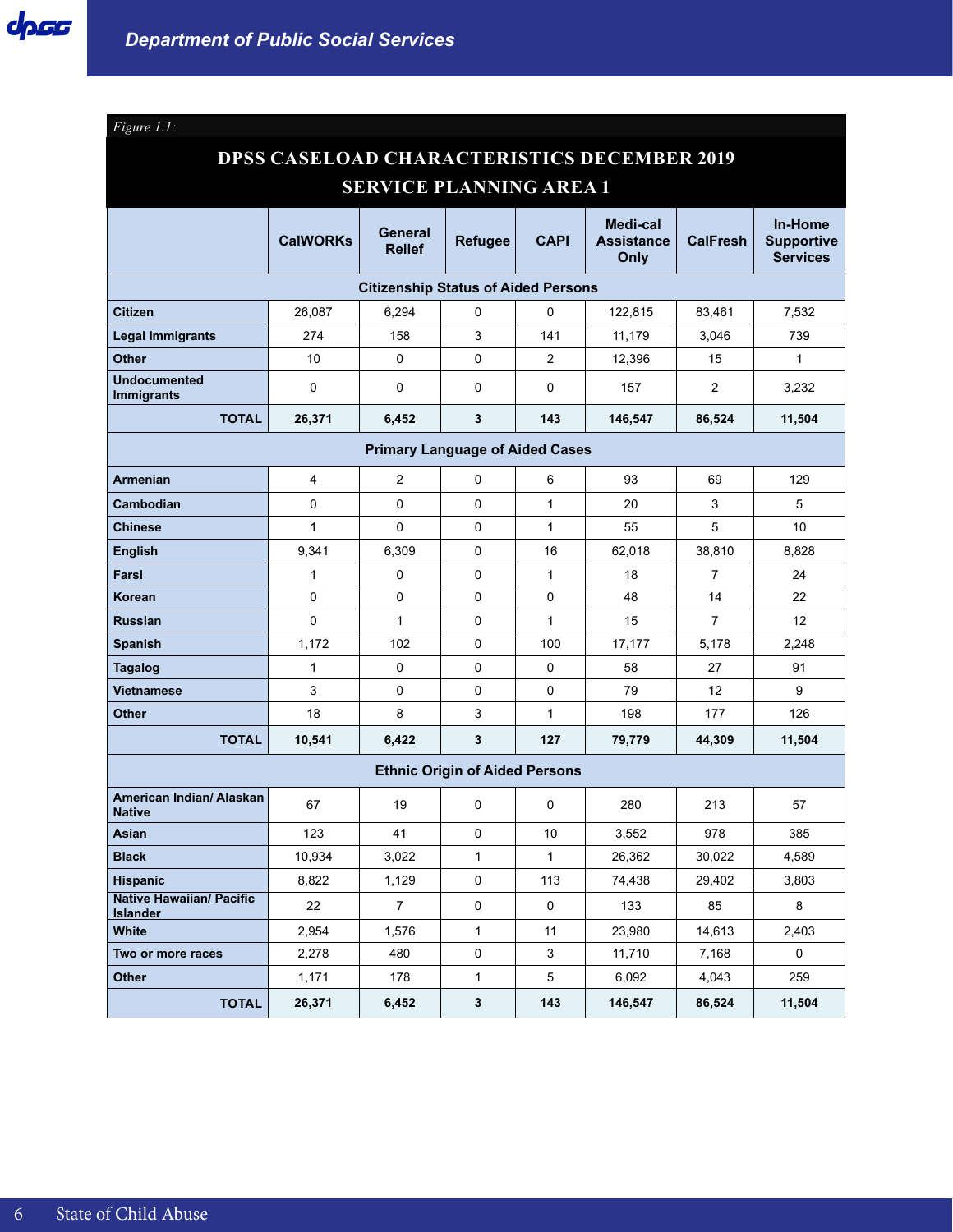| Figure 1.2                                         |                 |                                       |                |                |                                       |                 |                                                 |  |  |
|----------------------------------------------------|-----------------|---------------------------------------|----------------|----------------|---------------------------------------|-----------------|-------------------------------------------------|--|--|
| <b>DPSS CASELOAD CHARACTERISTICS DECEMBER 2019</b> |                 |                                       |                |                |                                       |                 |                                                 |  |  |
| <b>SERVICE PLANNING AREA 2</b>                     |                 |                                       |                |                |                                       |                 |                                                 |  |  |
|                                                    | <b>CalWORKs</b> | General<br><b>Relief</b>              | <b>Refugee</b> | <b>CAPI</b>    | Medi-Cal<br><b>Assistance</b><br>Only | <b>CalFresh</b> | In-Home<br><b>Supportive</b><br><b>Services</b> |  |  |
| <b>CITIZENSHIP STATUS OF AIDED PERSONS</b>         |                 |                                       |                |                |                                       |                 |                                                 |  |  |
| <b>Citizen</b>                                     | 32,373          | 8,081                                 | 0              | 36             | 423,680                               | 189,212         | 45,850                                          |  |  |
| <b>Legal Immigrants</b>                            | 5,178           | 1,103                                 | 52             | 2,426          | 84,102                                | 27,791          | 8,689                                           |  |  |
| <b>Other</b>                                       | $\overline{7}$  | 0                                     | $\Omega$       | 126            | 88,411                                | 38              | 109                                             |  |  |
| <b>Undocumented</b><br><b>Immigrants</b>           | $\mathbf{1}$    | 3                                     | 0              | $\overline{7}$ | 1,330                                 | 29              | 10,336                                          |  |  |
| <b>TOTAL</b>                                       | 37,559          | 9,187                                 | 52             | 2,595          | 597,523                               | 217,070         | 64,984                                          |  |  |
| <b>PRIMARY LANGUAGE OF AIDED CASES</b>             |                 |                                       |                |                |                                       |                 |                                                 |  |  |
| <b>Armenian</b>                                    | 1,967           | 765                                   | 17             | 1,231          | 32,323                                | 23,870          | 30,250                                          |  |  |
| Cambodian                                          | $\mathbf{1}$    | $\Omega$                              | 0              | $\overline{2}$ | 74                                    | 29              | 50                                              |  |  |
| <b>Chinese</b>                                     | $\mathbf{1}$    | $\mathbf 0$                           | 0              | 5              | 482                                   | 79              | 179                                             |  |  |
| <b>English</b>                                     | 8,630           | 7,737                                 | 8              | 269            | 201.853                               | 73,454          | 14,804                                          |  |  |
| Farsi                                              | 148             | 61                                    | 5              | 103            | 4,561                                 | 2,197           | 3,898                                           |  |  |
| Korean                                             | $\mathbf{1}$    | 4                                     | 0              | 16             | 1,995                                 | 418             | 796                                             |  |  |
| <b>Russian</b>                                     | 118             | 37                                    | $\overline{7}$ | 84             | 3,430                                 | 1,943           | 2,754                                           |  |  |
| <b>Spanish</b>                                     | 4,672           | 449                                   | 10             | 435            | 95,571                                | 23,312          | 9,029                                           |  |  |
| <b>Tagalog</b>                                     | 9               | 5                                     | 0              | 14             | 1,250                                 | 353             | 1,239                                           |  |  |
| <b>Vietnamese</b>                                  | 5               | 4                                     | 0              | 5              | 1,677                                 | 452             | 446                                             |  |  |
| <b>Other</b>                                       | 80              | 29                                    | $\mathbf{1}$   | 47             | 2,045                                 | 886             | 1,539                                           |  |  |
| <b>TOTAL</b>                                       | 15,632          | 9,091                                 | 48             | 2,211          | 345,261                               | 126,993         | 64,984                                          |  |  |
|                                                    |                 | <b>ETHNIC ORIGIN OF AIDED PERSONS</b> |                |                |                                       |                 |                                                 |  |  |
| American Indian/ Alaskan<br><b>Native</b>          | 36              | 34                                    | 0              | 1              | 548                                   | 283             | 88                                              |  |  |
| Asian                                              | 573             | 223                                   | 0              | 109            | 43,188                                | 9,969           | 5,095                                           |  |  |
| <b>Black</b>                                       | 2,705           | 1,253                                 | $\overline{a}$ | 6              | 19,944                                | 13,394          | 1,937                                           |  |  |
| <b>Hispanic</b>                                    | 18,549          | 2,234                                 | 13             | 454            | 287,239                               | 78,665          | 12,010                                          |  |  |
| <b>Native Hawaiin/ Pacific</b><br><b>Islander</b>  | 23              | $\overline{4}$                        | $\mathbf 0$    | $\mathbf 0$    | 355                                   | 134             | 14                                              |  |  |
| White                                              | 10,834          | 4,016                                 | 35             | 1,862          | 173,290                               | 87,056          | 44,550                                          |  |  |
| Two or more races                                  | 3,648           | 922                                   | 0              | 58             | 41,054                                | 17,494          | $\mathbf 0$                                     |  |  |
| <b>Other</b>                                       | 1,191           | 501                                   | $\overline{a}$ | 105            | 31,905                                | 10,075          | 1,290                                           |  |  |
| <b>TOTAL</b>                                       | 37,559          | 9,187                                 | 52             | 2,595          | 597,523                               | 217,070         | 64,984                                          |  |  |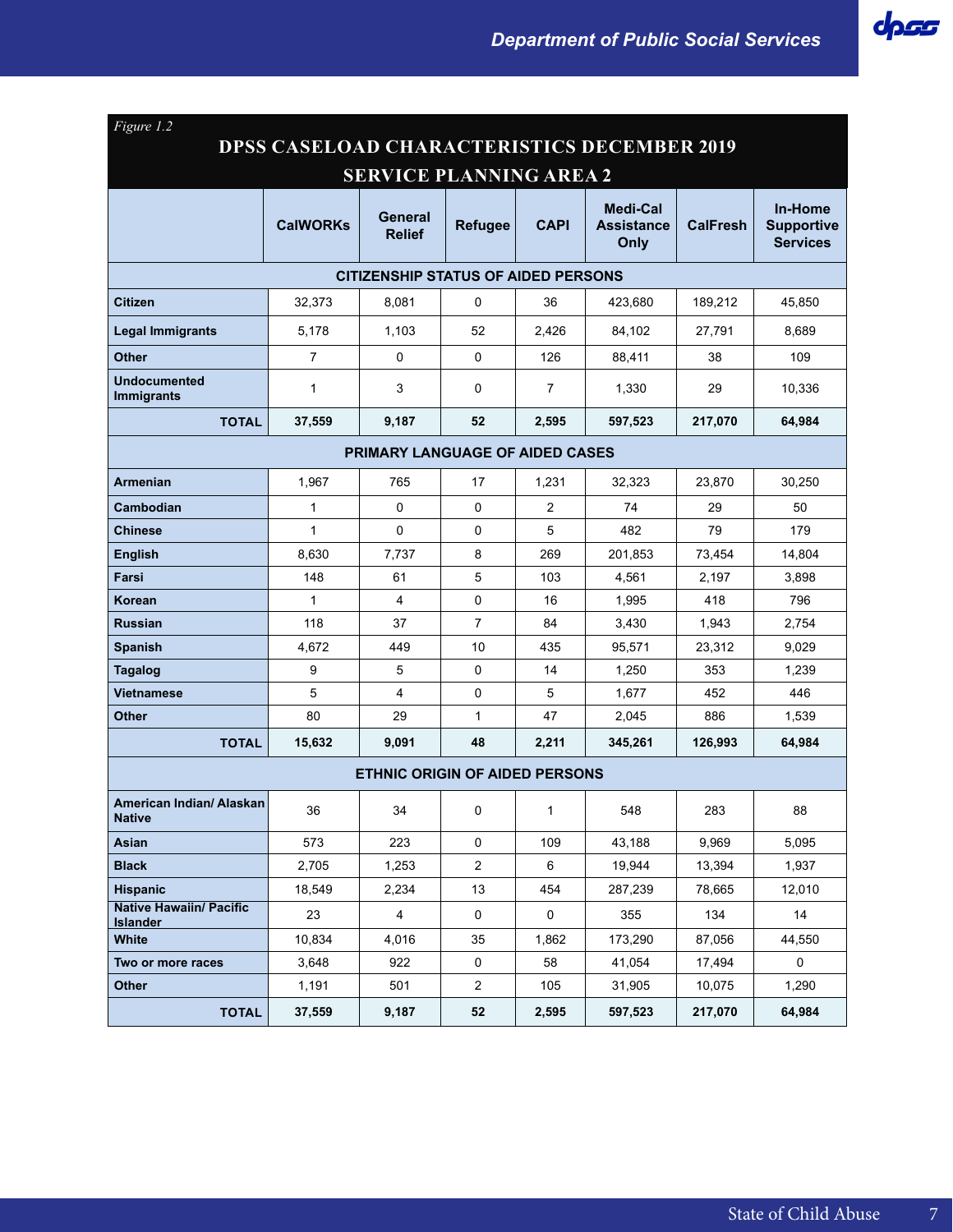*Figure 1.3*

## **DPSS CASELOAD CHARACTERISTICS DECEMBER 2019 SERVICE PLANNING AREA 3**

|                                                   | <b>CalWORKs</b> | General<br><b>Relief</b>                   | <b>Refugee</b> | <b>CAPI</b>  | <b>Medi-Cal</b><br><b>Assistance</b><br>Only | <b>CalFresh</b> | In-Home<br><b>Supportive</b><br><b>Services</b> |  |  |
|---------------------------------------------------|-----------------|--------------------------------------------|----------------|--------------|----------------------------------------------|-----------------|-------------------------------------------------|--|--|
|                                                   |                 | <b>CITIZENSHIP STATUS OF AIDED PERSONS</b> |                |              |                                              |                 |                                                 |  |  |
| <b>Citizen</b>                                    | 31,561          | 9,774                                      | 0              | 4            | 368,461                                      | 151,401         | 21,707                                          |  |  |
| <b>Legal Immigrants</b>                           | 651             | 502                                        | 17             | 861          | 76,959                                       | 10,334          | 4,176                                           |  |  |
| Other                                             | $\overline{2}$  | $\mathbf 0$                                | $\mathbf 0$    | 15           | 55,807                                       | 8               | 13                                              |  |  |
| <b>Undocumented</b><br><b>Immigrants</b>          | 3               | 1                                          | 0              | 0            | 1,397                                        | 11              | 9,604                                           |  |  |
| <b>TOTAL</b>                                      | 32,217          | 10,277                                     | 17             | 880          | 502,624                                      | 161,754         | 35,500                                          |  |  |
| <b>PRIMARY LANGUAGE OF AIDED CASES</b>            |                 |                                            |                |              |                                              |                 |                                                 |  |  |
| <b>Armenian</b>                                   | 16              | 9                                          | 0              | 21           | 854                                          | 596             | 1,447                                           |  |  |
| Cambodian                                         | $\overline{7}$  | $\overline{2}$                             | $\mathbf 0$    | 5            | 399                                          | 132             | 228                                             |  |  |
| <b>Chinese</b>                                    | 83              | 68                                         | 3              | 204          | 41.655                                       | 7,506           | 11,491                                          |  |  |
| <b>English</b>                                    | 9,934           | 9,786                                      | $\overline{4}$ | 72           | 174,363                                      | 63,468          | 11,399                                          |  |  |
| Farsi                                             | 3               | $\mathbf{1}$                               | 3              | 5            | 176                                          | 56              | 108                                             |  |  |
| Korean                                            | $\mathbf{1}$    | $\mathbf{1}$                               | 0              | 14           | 1,437                                        | 260             | 414                                             |  |  |
| <b>Russian</b>                                    | 3               | $\mathbf{1}$                               | $\pmb{0}$      | 3            | 78                                           | 28              | 45                                              |  |  |
| <b>Spanish</b>                                    | 3,426           | 302                                        | 3              | 397          | 61,212                                       | 15,281          | 6,527                                           |  |  |
| <b>Tagalog</b>                                    | $\overline{2}$  | $\mathbf{1}$                               | $\mathbf 0$    | 7            | 650                                          | 143             | 698                                             |  |  |
| Vietnamese                                        | 82              | 52                                         | 0              | 31           | 9,799                                        | 3,053           | 2,507                                           |  |  |
| <b>Other</b>                                      | 49              | 17                                         | 3              | 10           | 1,162                                        | 385             | 636                                             |  |  |
| <b>TOTAL</b>                                      | 13,606          | 10,240                                     | 16             | 769          | 291,785                                      | 90,908          | 35,500                                          |  |  |
|                                                   |                 | <b>ETHNIC ORIGIN OF AIDED PERSONS</b>      |                |              |                                              |                 |                                                 |  |  |
| American Indian/<br><b>Alaskan Native</b>         | 54              | 49                                         | 0              | 0            | 529                                          | 288             | 51                                              |  |  |
| Asian                                             | 1,005           | 397                                        | 6              | 339          | 138,248                                      | 25,650          | 17,168                                          |  |  |
| <b>Black</b>                                      | 2,688           | 1,613                                      | 1              | 1            | 16,010                                       | 11,707          | 1,961                                           |  |  |
| <b>Hispanic</b>                                   | 19,758          | 3,435                                      | 3              | 404          | 230,620                                      | 76,413          | 11,306                                          |  |  |
| <b>Native Hawaiin/ Pacific</b><br><b>Islander</b> | 34              | 10                                         | $\mathbf{1}$   | $\mathbf{1}$ | 375                                          | 159             | 16                                              |  |  |
| <b>White</b>                                      | 2,879           | 2,470                                      | 0              | 65           | 45,133                                       | 20,639          | 4,483                                           |  |  |
| Two or more races                                 | 4,505           | 1,790                                      | $\overline{2}$ | 53           | 42,128                                       | 19,240          | $\mathsf{O}$                                    |  |  |
| <b>Other</b>                                      | 1,294           | 513                                        | $\overline{4}$ | 17           | 29,581                                       | 7,658           | 515                                             |  |  |
| <b>TOTAL</b>                                      | 32,217          | 10,277                                     | 17             | 880          | 502,624                                      | 161,754         | 35,500                                          |  |  |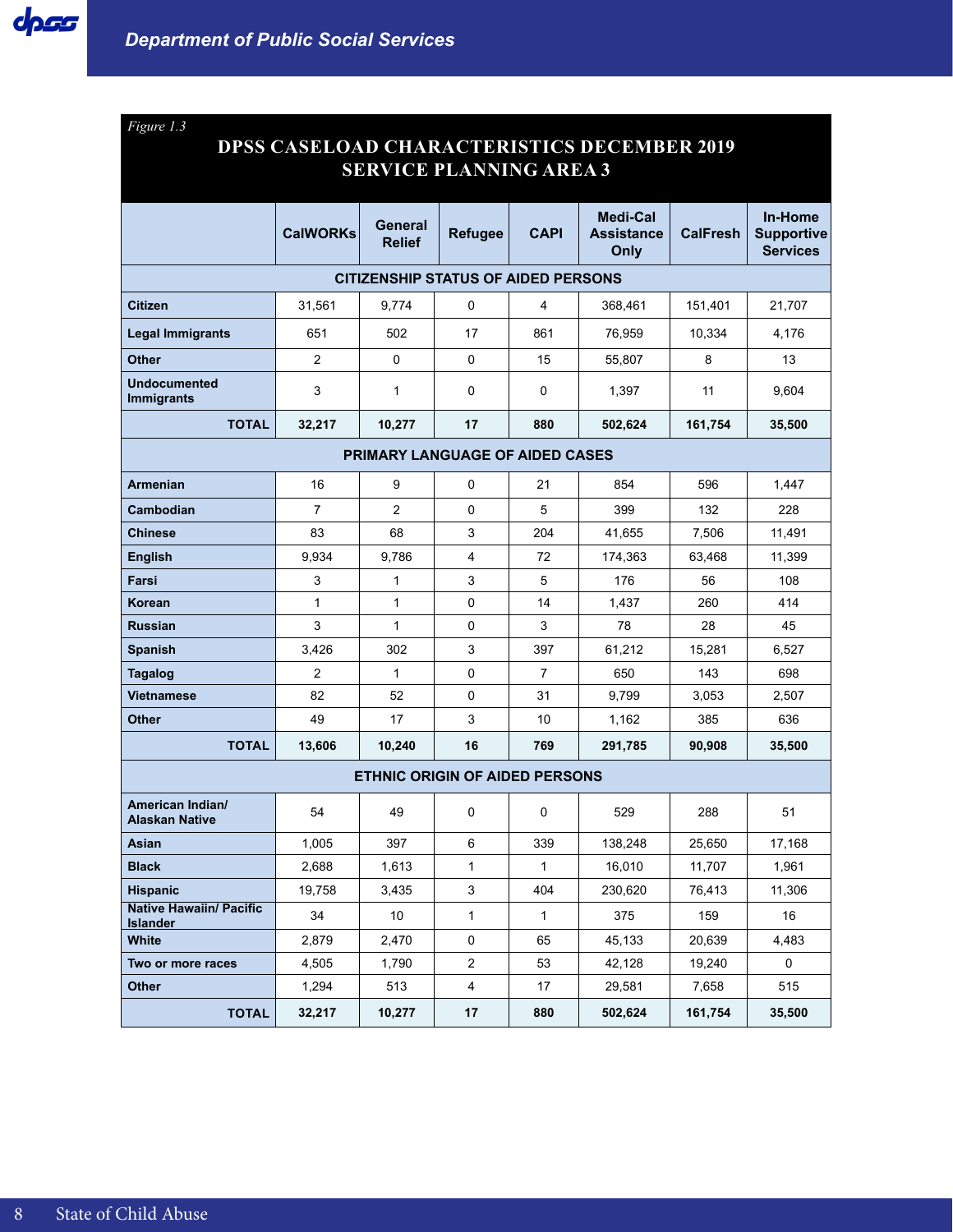| Figure 1.4                                        |                                                                                      |                                       |                |                |                                       |                 |                                                        |  |  |  |
|---------------------------------------------------|--------------------------------------------------------------------------------------|---------------------------------------|----------------|----------------|---------------------------------------|-----------------|--------------------------------------------------------|--|--|--|
|                                                   | <b>DPSS CASELOAD CHARACTERISTICS DECEMBER 2019</b><br><b>SERVICE PLANNING AREA 4</b> |                                       |                |                |                                       |                 |                                                        |  |  |  |
|                                                   |                                                                                      |                                       |                |                |                                       |                 |                                                        |  |  |  |
|                                                   | <b>CalWORKs</b>                                                                      | General<br><b>Relief</b>              | <b>Refugee</b> | <b>CAPI</b>    | Medi-Cal<br><b>Assistance</b><br>Only | <b>CalFresh</b> | <b>In-Home</b><br><b>Supportive</b><br><b>Services</b> |  |  |  |
| <b>CITIZENSHIP STATUS OF AIDED PERSONS</b>        |                                                                                      |                                       |                |                |                                       |                 |                                                        |  |  |  |
| <b>Citizen</b>                                    | 24,194                                                                               | 14,014                                | $\mathbf{1}$   | 14             | 251,760                               | 131,380         | 20,479                                                 |  |  |  |
| <b>Legal Immigrants</b>                           | 930                                                                                  | 1,167                                 | 31             | 1,447          | 48,914                                | 12,677          | 3,711                                                  |  |  |  |
| <b>Other</b>                                      | 1                                                                                    | 0                                     | 0              | 112            | 71,518                                | 19              | 26                                                     |  |  |  |
| <b>Undocumented</b><br><b>Immigrants</b>          | 3                                                                                    | $\overline{7}$                        | 0              | 21             | 1,146                                 | 54              | 6,772                                                  |  |  |  |
| <b>TOTAL</b>                                      | 25,128                                                                               | 15,188                                | 32             | 1,594          | 373,338                               | 144,130         | 30,988                                                 |  |  |  |
| <b>PRIMARY LANGUAGE OF AIDED CASES</b>            |                                                                                      |                                       |                |                |                                       |                 |                                                        |  |  |  |
| <b>Armenian</b>                                   | 113                                                                                  | 83                                    | 1              | 182            | 3,458                                 | 2,732           | 3.794                                                  |  |  |  |
| Cambodian                                         | 5                                                                                    | $\overline{2}$                        | 0              | 9              | 268                                   | 128             | 182                                                    |  |  |  |
| <b>Chinese</b>                                    | 19                                                                                   | 4                                     | 0              | 41             | 4.146                                 | 1,774           | 2,402                                                  |  |  |  |
| <b>English</b>                                    | 5,984                                                                                | 14,098                                | 10             | 168            | 129,725                               | 58,643          | 7,785                                                  |  |  |  |
| Farsi                                             | 8                                                                                    | 9                                     | $\mathbf{1}$   | 11             | 342                                   | 112             | 302                                                    |  |  |  |
| Korean                                            | 40                                                                                   | 42                                    | 0              | 139            | 10,173                                | 4,655           | 4,260                                                  |  |  |  |
| <b>Russian</b>                                    | 56                                                                                   | 28                                    | $\overline{c}$ | 75             | 3,046                                 | 2,011           | 3,122                                                  |  |  |  |
| <b>Spanish</b>                                    | 4,974                                                                                | 823                                   | 16             | 806            | 77,468                                | 23,193          | 7,765                                                  |  |  |  |
| <b>Tagalog</b>                                    | 3                                                                                    | 8                                     | 0              | 24             | 1,343                                 | 389             | 920                                                    |  |  |  |
| <b>Vietnamese</b>                                 | $\overline{7}$                                                                       | 11                                    | 0              | 4              | 726                                   | 237             | 195                                                    |  |  |  |
| <b>Other</b>                                      | 17                                                                                   | 47                                    | 1              | 19             | 1,082                                 | 415             | 261                                                    |  |  |  |
| <b>TOTAL</b>                                      | 11,226                                                                               | 15,155                                | 31             | 1,478          | 231,777                               | 94,289          | 30,988                                                 |  |  |  |
|                                                   |                                                                                      | <b>ETHNIC ORIGIN OF AIDED PERSONS</b> |                |                |                                       |                 |                                                        |  |  |  |
| American Indian/ Alaskan<br><b>Native</b>         | 47                                                                                   | 75                                    | 0              | 0              | 820                                   | 358             | 39                                                     |  |  |  |
| Asian                                             | 605                                                                                  | 437                                   | 0              | 282            | 49,280                                | 15,784          | 9,109                                                  |  |  |  |
| <b>Black</b>                                      | 2,345                                                                                | 4,641                                 | 1              | 12             | 21,098                                | 17,509          | 2,300                                                  |  |  |  |
| <b>Hispanic</b>                                   | 17,114                                                                               | 4,452                                 | 20             | 789            | 209,008                               | 69,638          | 10,083                                                 |  |  |  |
| <b>Native Hawaiin/ Pacific</b><br><b>Islander</b> | 14                                                                                   | 17                                    | 0              | $\overline{2}$ | 195                                   | 78              | 11                                                     |  |  |  |
| White                                             | 1,516                                                                                | 2,986                                 | 6              | 365            | 47,655                                | 21,846          | 9,078                                                  |  |  |  |
| Two or more races                                 | 2,923                                                                                | 1,820                                 | 3              | 119            | 28,483                                | 12,922          | 0                                                      |  |  |  |
| <b>Other</b>                                      | 564                                                                                  | 760                                   | $\overline{c}$ | 25             | 16,799                                | 5,995           | 368                                                    |  |  |  |
| <b>TOTAL</b>                                      | 25,128                                                                               | 15,188                                | 32             | 1,594          | 373,338                               | 144,130         | 30,988                                                 |  |  |  |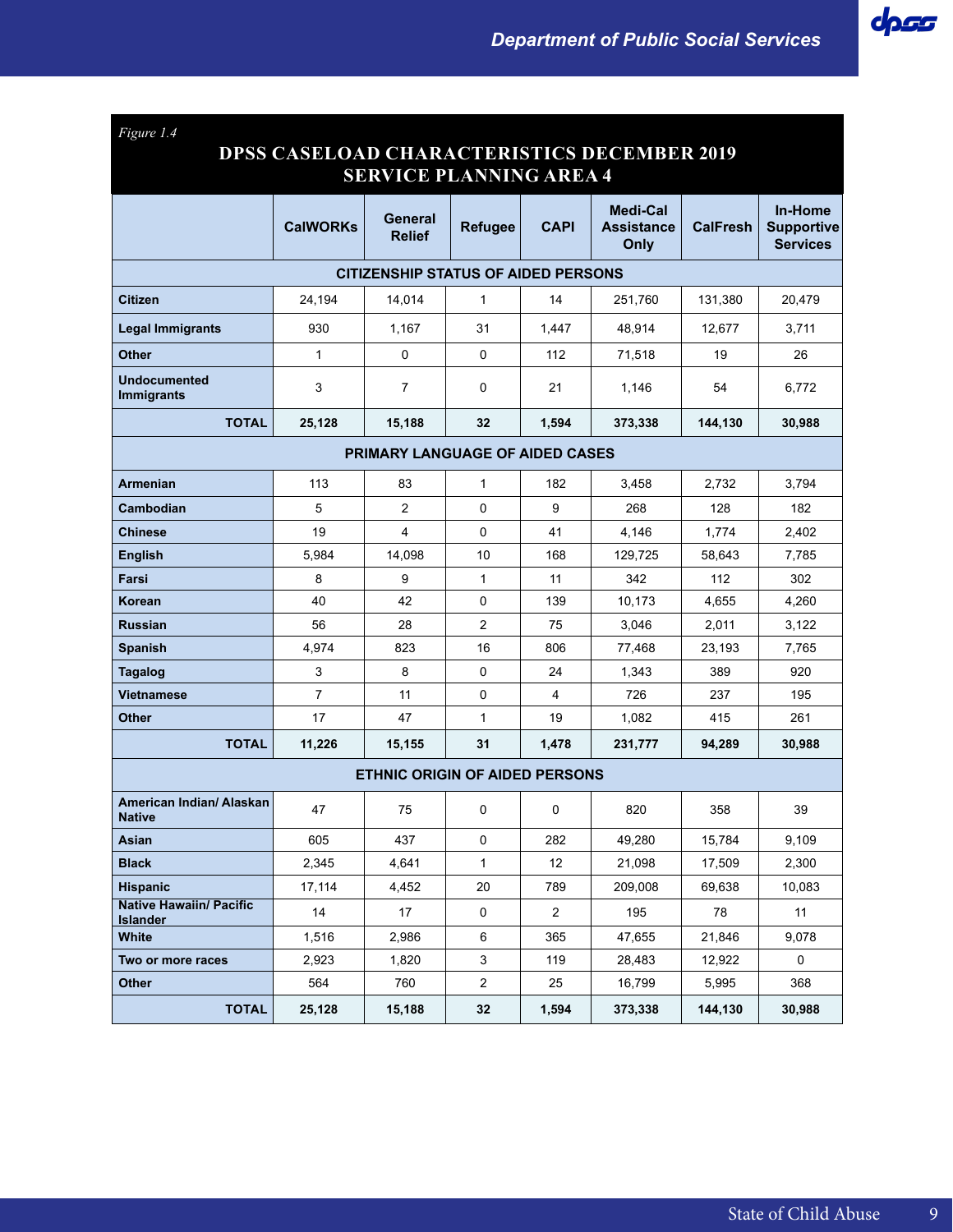| Figure 1.5                                         |                                            |                                       |                     |                |                                       |                 |                                                 |  |  |  |  |
|----------------------------------------------------|--------------------------------------------|---------------------------------------|---------------------|----------------|---------------------------------------|-----------------|-------------------------------------------------|--|--|--|--|
| <b>DPSS CASELOAD CHARACTERISTICS DECEMBER 2019</b> |                                            |                                       |                     |                |                                       |                 |                                                 |  |  |  |  |
| <b>SERVICE PLANNING AREA 5</b>                     |                                            |                                       |                     |                |                                       |                 |                                                 |  |  |  |  |
|                                                    | <b>CalWORKs</b>                            | General<br><b>Relief</b>              | <b>Refugee</b>      | <b>CAPI</b>    | Medi-Cal<br><b>Assistance</b><br>Only | <b>CalFresh</b> | In-Home<br><b>Supportive</b><br><b>Services</b> |  |  |  |  |
|                                                    | <b>CITIZENSHIP STATUS OF AIDED PERSONS</b> |                                       |                     |                |                                       |                 |                                                 |  |  |  |  |
| <b>Citizen</b>                                     | 4,744                                      | 6,809                                 | 0                   | $\overline{2}$ | 71,011                                | 33,940          | 5,010                                           |  |  |  |  |
| <b>Legal Immigrants</b>                            | 165                                        | 224                                   | $\overline{2}$      | 136            | 9,171                                 | 1,883           | 850                                             |  |  |  |  |
| <b>Other</b>                                       | $\overline{2}$                             | 0                                     | 0                   | 3              | 6,607                                 | $\overline{2}$  | 6                                               |  |  |  |  |
| <b>Undocumented</b><br><b>Immigrants</b>           | 1                                          | 0                                     | 0                   | 0              | 280                                   | $\overline{2}$  | 1,432                                           |  |  |  |  |
| <b>TOTAL</b>                                       | 4,912                                      | 7,033                                 | $\overline{2}$      | 141            | 87,069                                | 35,827          | 7,298                                           |  |  |  |  |
| <b>PRIMARY LANGUAGE OF AIDED CASES</b>             |                                            |                                       |                     |                |                                       |                 |                                                 |  |  |  |  |
| Armenian                                           | $\overline{c}$                             | 0                                     | 0                   | 0              | 36                                    | 18              | 37                                              |  |  |  |  |
| Cambodian                                          | 0                                          | 0                                     | 0                   | $\Omega$       | 5                                     | 4               | 4                                               |  |  |  |  |
| <b>Chinese</b>                                     | 2                                          | $\overline{2}$                        | 0                   | 6              | 287                                   | 39              | 64                                              |  |  |  |  |
| <b>English</b>                                     | 1,982                                      | 6,909                                 | 0                   | 42             | 52,280                                | 24,335          | 3,250                                           |  |  |  |  |
| Farsi                                              | 13                                         | 17                                    | $\mathbf{1}$        | 27             | 1,849                                 | 583             | 2,057                                           |  |  |  |  |
| Korean                                             | $\mathbf 0$                                | $\mathbf{1}$                          | 0                   | $\overline{2}$ | 249                                   | 57              | 61                                              |  |  |  |  |
| <b>Russian</b>                                     | $\overline{7}$                             | $\overline{7}$                        | 0                   | 11             | 839                                   | 536             | 1,075                                           |  |  |  |  |
| <b>Spanish</b>                                     | 199                                        | 56                                    | $\mathbf{1}$        | 27             | 6,586                                 | 1,368           | 567                                             |  |  |  |  |
| <b>Tagalog</b>                                     | $\mathbf 0$                                | 0                                     | 0                   | 0              | 53                                    | 12              | 18                                              |  |  |  |  |
| <b>Vietnamese</b>                                  | $\mathbf 0$                                | $\mathbf{1}$                          | 0                   | $\mathbf{1}$   | 50                                    | 9               | 19                                              |  |  |  |  |
| <b>Other</b>                                       | 13                                         | 17                                    | 0                   | 8              | 476                                   | 157             | 146                                             |  |  |  |  |
| <b>TOTAL</b>                                       | 2,218                                      | 7,010                                 | $\overline{2}$      | 124            | 62,710                                | 27,118          | 7,298                                           |  |  |  |  |
|                                                    |                                            | <b>ETHNIC ORIGIN OF AIDED PERSONS</b> |                     |                |                                       |                 |                                                 |  |  |  |  |
| American Indian/<br><b>Alaskan Native</b>          | 40                                         | 16                                    | 0                   | 0              | 176                                   | 107             | 17                                              |  |  |  |  |
| Asian                                              | 92                                         | 100                                   | 0                   | 20             | 6,083                                 | 1,464           | 439                                             |  |  |  |  |
| <b>Black</b>                                       | 2,195                                      | 2,730                                 | $\mathsf{O}\xspace$ | $\mathbf{3}$   | 12,188                                | 10,064          | 605                                             |  |  |  |  |
| <b>Hispanic</b>                                    | 1,077                                      | 618                                   | $\mathbf{1}$        | 30             | 22,038                                | 6,141           | 915                                             |  |  |  |  |
| <b>Native Hawaiin/ Pacific</b><br><b>Islander</b>  | 18                                         | 9                                     | 0                   | $\mathbf 0$    | 95                                    | 60              | $\mathbf{1}$                                    |  |  |  |  |
| <b>White</b>                                       | 706                                        | 2,321                                 | 0                   | 64             | 29,917                                | 11,810          | 5,085                                           |  |  |  |  |
| Two or more races                                  | 440                                        | 434                                   | 0                   | 3              | 4,681                                 | 2,158           | 0                                               |  |  |  |  |
| <b>Other</b>                                       | 344                                        | 805                                   | $\mathbf{1}$        | 21             | 11,891                                | 4,023           | 236                                             |  |  |  |  |
| <b>TOTAL</b>                                       | 4,912                                      | 7,033                                 | $\mathbf{2}$        | 141            | 87,069                                | 35,827          | 7,298                                           |  |  |  |  |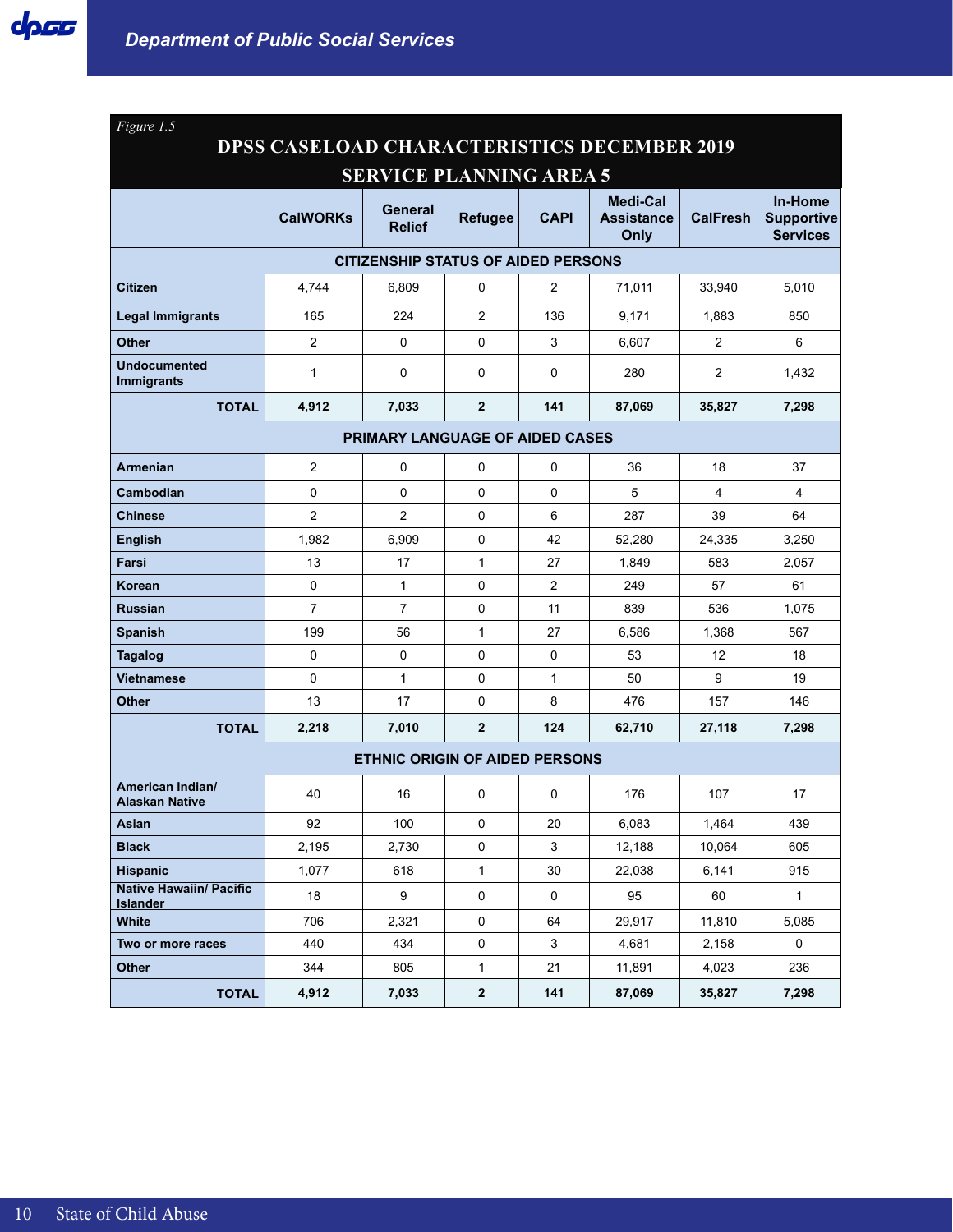| Figure 1.6                                         |                 |                                            |                |                |                                       |                 |                                                 |  |  |  |
|----------------------------------------------------|-----------------|--------------------------------------------|----------------|----------------|---------------------------------------|-----------------|-------------------------------------------------|--|--|--|
| <b>DPSS CASELOAD CHARACTERISTICS DECEMBER 2019</b> |                 |                                            |                |                |                                       |                 |                                                 |  |  |  |
|                                                    |                 | <b>SERVICE PLANNING AREA 6</b>             |                |                |                                       |                 |                                                 |  |  |  |
|                                                    | <b>CalWORKs</b> | General<br><b>Relief</b>                   | <b>Refugee</b> | CAPI           | Medi-Cal<br><b>Assistance</b><br>Only | <b>CalFresh</b> | In-Home<br><b>Supportive</b><br><b>Services</b> |  |  |  |
|                                                    |                 | <b>CITIZENSHIP STATUS OF AIDED PERSONS</b> |                |                |                                       |                 |                                                 |  |  |  |
| <b>Citizen</b>                                     | 71.410          | 13,491                                     | 0              | $\mathbf 1$    | 328,425                               | 223,312         | 18,777                                          |  |  |  |
| <b>Legal Immigrants</b>                            | 1.056           | 807                                        | 7              | 777            | 46.230                                | 12,792          | 2,067                                           |  |  |  |
| <b>Other</b>                                       | 11              | 0                                          | $\Omega$       | 42             | 93.549                                | 37              | 8                                               |  |  |  |
| <b>Undocumented</b><br><b>Immigrants</b>           | 3               | 1                                          | 0              | 4              | 841                                   | 25              | 8,661                                           |  |  |  |
| <b>TOTAL</b>                                       | 72,480          | 14,299                                     | $\overline{7}$ | 824            | 469,045                               | 236,166         | 29,513                                          |  |  |  |
| <b>PRIMARY LANGUAGE OF AIDED CASES</b>             |                 |                                            |                |                |                                       |                 |                                                 |  |  |  |
| <b>Armenian</b>                                    | 0               | 1                                          | 0              | 1              | 8                                     | 5               | $\overline{7}$                                  |  |  |  |
| Cambodian                                          | 0               | 0                                          | 0              | $\overline{2}$ | 33                                    | 15              | 41                                              |  |  |  |
| <b>Chinese</b>                                     | $\mathbf{1}$    | 0                                          | 0              | 2              | 108                                   | 28              | 36                                              |  |  |  |
| <b>English</b>                                     | 21,284          | 13,425                                     | 2              | 60             | 136,569                               | 89,914          | 20,550                                          |  |  |  |
| Farsi                                              | 1               | $\mathbf{1}$                               | 0              | $\overline{2}$ | 23                                    | 15              | 14                                              |  |  |  |
| Korean                                             | 0               | 5                                          | 0              | 22             | 972                                   | 653             | 666                                             |  |  |  |
| <b>Russian</b>                                     | $\Omega$        | 1                                          | 0              | $\Omega$       | 26                                    | 11              | 23                                              |  |  |  |
| <b>Spanish</b>                                     | 10,068          | 814                                        | 5              | 660            | 107,848                               | 33,315          | 8,008                                           |  |  |  |
| <b>Tagalog</b>                                     | 0               | 0                                          | 0              | $\overline{2}$ | 49                                    | 16              | 39                                              |  |  |  |
| <b>Vietnamese</b>                                  | $\Omega$        | 0                                          | 0              | 1              | 45                                    | 12              | 19                                              |  |  |  |
| <b>Other</b>                                       | 22              | 20                                         | 0              | 13             | 343                                   | 301             | 110                                             |  |  |  |
| <b>TOTAL</b>                                       | 31,376          | 14,267                                     | 7              | 765            | 246,024                               | 124,285         | 29,513                                          |  |  |  |
|                                                    |                 | <b>ETHNIC ORIGIN OF AIDED PERSONS</b>      |                |                |                                       |                 |                                                 |  |  |  |
| American Indian/ Alaskan<br><b>Native</b>          | 82              | 39                                         | 0              | $\overline{2}$ | 509                                   | 332             | 49                                              |  |  |  |
| Asian                                              | 145             | 85                                         | 0              | 40             | 4,628                                 | 2,196           | 991                                             |  |  |  |
| <b>Black</b>                                       | 25,634          | 8,557                                      | $\pmb{0}$      | 29             | 79,911                                | 84,193          | 17,168                                          |  |  |  |
| <b>Hispanic</b>                                    | 36,619          | 2,767                                      | 5              | 667            | 317,128                               | 112,300         | 10,184                                          |  |  |  |
| <b>Native Hawaiin/ Pacific</b><br><b>Islander</b>  | 144             | 24                                         | $\pmb{0}$      | 0              | 609                                   | 428             | 51                                              |  |  |  |
| White                                              | 1,352           | 1,022                                      | 0              | 13             | 13,656                                | 7,809           | 593                                             |  |  |  |
| Two or more races                                  | 6,365           | 1,076                                      | 0              | 60             | 35,975                                | 19,177          | 0                                               |  |  |  |
| Other                                              | 2,139           | 729                                        | $\overline{2}$ | 13             | 16,629                                | 9,731           | 477                                             |  |  |  |
| <b>TOTAL</b>                                       | 72,480          | 14,299                                     | $\overline{7}$ | 824            | 469,045                               | 236,166         | 29,513                                          |  |  |  |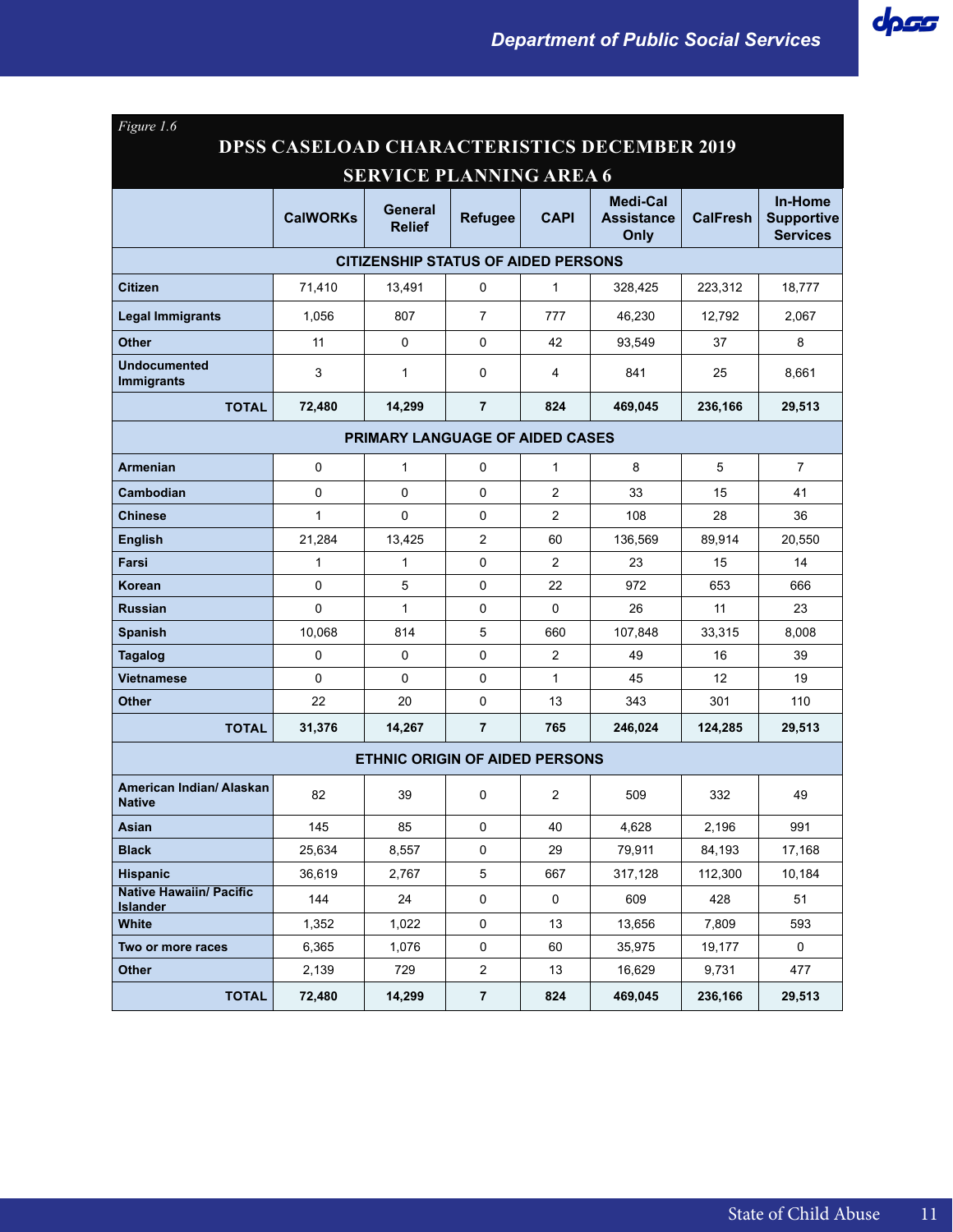| Figure 1.7                                         |                                            |                                       |                |                |                                              |                 |                                                 |  |  |  |
|----------------------------------------------------|--------------------------------------------|---------------------------------------|----------------|----------------|----------------------------------------------|-----------------|-------------------------------------------------|--|--|--|
| <b>DPSS CASELOAD CHARACTERISTICS DECEMBER 2019</b> |                                            |                                       |                |                |                                              |                 |                                                 |  |  |  |
|                                                    |                                            | <b>SERVICE PLANNING AREA 7</b>        |                |                |                                              |                 |                                                 |  |  |  |
|                                                    | <b>CalWORKs</b>                            | General<br><b>Relief</b>              | <b>Refugee</b> | <b>CAPI</b>    | <b>Medi-Cal</b><br><b>Assistance</b><br>Only | <b>CalFresh</b> | In-Home<br><b>Supportive</b><br><b>Services</b> |  |  |  |
|                                                    | <b>CITIZENSHIP STATUS OF AIDED PERSONS</b> |                                       |                |                |                                              |                 |                                                 |  |  |  |
| <b>Citizen</b>                                     | 31.046                                     | 2,219                                 | 0              | 7              | 292,356                                      | 125,019         | 12,573                                          |  |  |  |
| <b>Legal Immigrants</b>                            | 611                                        | 293                                   | 8              | 851            | 44,207                                       | 9,786           | 2,993                                           |  |  |  |
| <b>Other</b>                                       | 6                                          | 0                                     | 0              | 22             | 57,451                                       | 35              | 13                                              |  |  |  |
| <b>Undocumented</b><br><b>Immigrants</b>           | 4                                          | 1                                     | 0              | $\mathbf 0$    | 666                                          | 11              | 8,743                                           |  |  |  |
| <b>TOTAL</b>                                       | 31,667                                     | 2,513                                 | 8              | 880            | 394,680                                      | 134,851         | 24,322                                          |  |  |  |
| PRIMARY LANGUAGE OF AIDED CASES                    |                                            |                                       |                |                |                                              |                 |                                                 |  |  |  |
| <b>Armenian</b>                                    | 3                                          | $\overline{2}$                        | 0              | 8              | 147                                          | 115             | 448                                             |  |  |  |
| Cambodian                                          | 5                                          | 6                                     | 0              | 6              | 477                                          | 196             | 318                                             |  |  |  |
| <b>Chinese</b>                                     | $\overline{7}$                             | 0                                     | 0              | 14             | 1,491                                        | 418             | 735                                             |  |  |  |
| <b>English</b>                                     | 9,096                                      | 2.104                                 | 2              | 36             | 117,139                                      | 41,286          | 9,466                                           |  |  |  |
| Farsi                                              | 1                                          | 0                                     | 0              | $\mathbf{1}$   | 23                                           | 10              | 12                                              |  |  |  |
| Korean                                             | 2                                          | 1                                     | 0              | 18             | 1,596                                        | 529             | 595                                             |  |  |  |
| <b>Russian</b>                                     | 3                                          | $\mathbf{1}$                          | 0              | $\mathbf 0$    | 36                                           | 14              | 26                                              |  |  |  |
| <b>Spanish</b>                                     | 4,599                                      | 373                                   | 5              | 686            | 83,882                                       | 22,908          | 11,875                                          |  |  |  |
| <b>Tagalog</b>                                     | 2                                          | 3                                     | 0              | $\overline{2}$ | 436                                          | 98              | 359                                             |  |  |  |
| <b>Vietnamese</b>                                  | $\mathbf{1}$                               | 1                                     | 0              | $\overline{4}$ | 444                                          | 125             | 152                                             |  |  |  |
| <b>Other</b>                                       | 39                                         | 6                                     | $\mathbf{1}$   | 11             | 702                                          | 257             | 336                                             |  |  |  |
| <b>TOTAL</b>                                       | 13,758                                     | 2,497                                 | 8              | 786            | 206,373                                      | 65,956          | 24,322                                          |  |  |  |
|                                                    |                                            | <b>ETHNIC ORIGIN OF AIDED PERSONS</b> |                |                |                                              |                 |                                                 |  |  |  |
| American Indian /<br><b>Alaskan Native</b>         | 28                                         | 7                                     | 0              | 0              | 347                                          | 185             | 51                                              |  |  |  |
| Asian                                              | 256                                        | 51                                    | $\mathbf{1}$   | 63             | 22,430                                       | 5,134           | 3,050                                           |  |  |  |
| <b>Black</b>                                       | 2,186                                      | 180                                   | $\pmb{0}$      | $\overline{2}$ | 8,617                                        | 6,914           | 1,154                                           |  |  |  |
| <b>Hispanic</b>                                    | 21,645                                     | 1,319                                 | 5              | 716            | 278,407                                      | 86,799          | 17,473                                          |  |  |  |
| <b>Native Hawaiin/ Pacific</b><br><b>Islander</b>  | 77                                         | $\overline{4}$                        | 0              | $\mathbf 0$    | 599                                          | 323             | 48                                              |  |  |  |
| White                                              | 2,001                                      | 384                                   | $\mathbf{1}$   | 26             | 26,256                                       | 11,660          | 2,217                                           |  |  |  |
| Two or more races                                  | 4,601                                      | 472                                   | $\mathbf{1}$   | 62             | 41,915                                       | 18,819          | 0                                               |  |  |  |
| <b>Other</b>                                       | 873                                        | 96                                    | 0              | 11             | 16,109                                       | 5,017           | 329                                             |  |  |  |
| <b>TOTAL</b>                                       | 31,667                                     | 2,513                                 | 8              | 880            | 394,680                                      | 134,851         | 24,322                                          |  |  |  |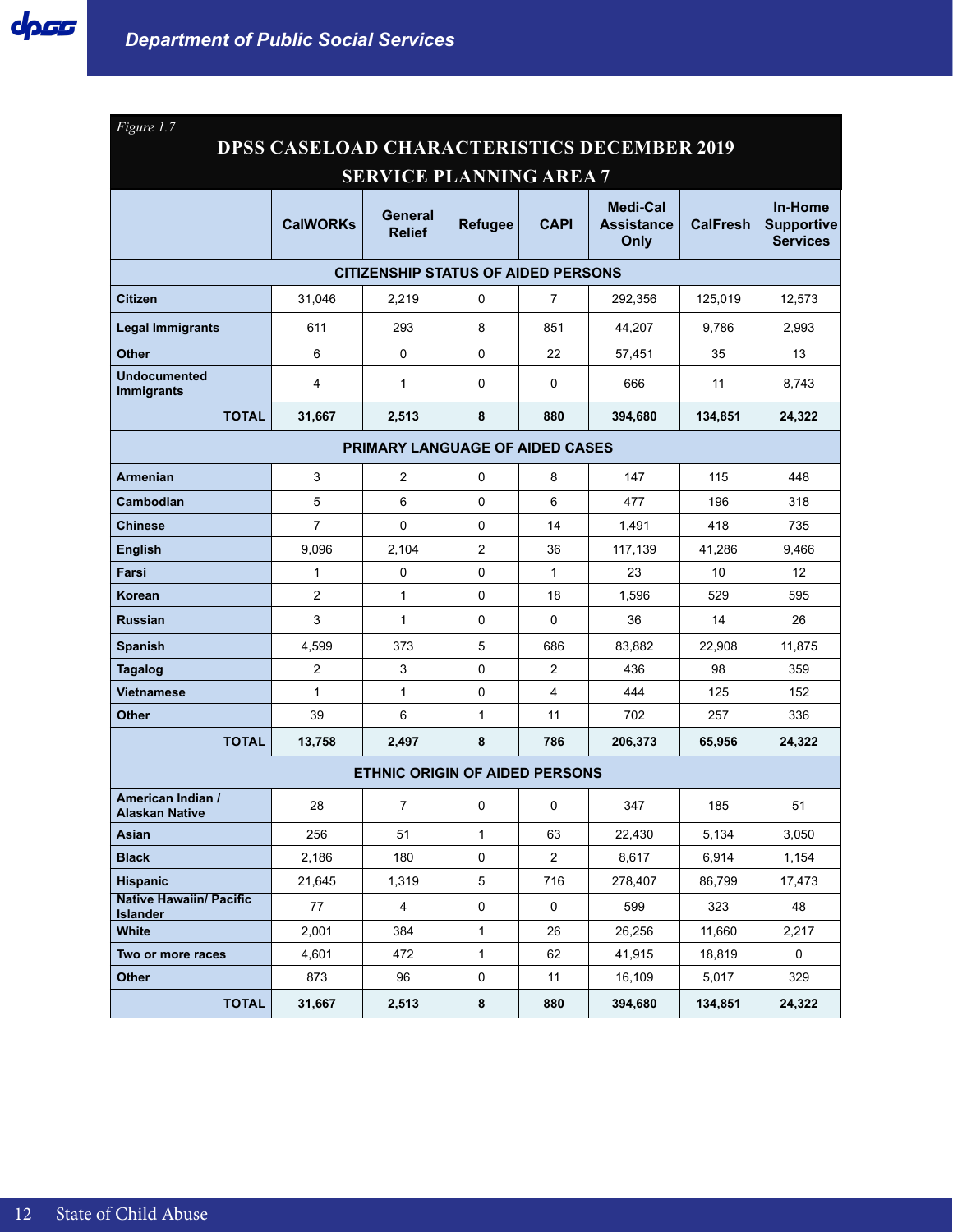| Figure 1.8                                         |                 |                                            |                |              |                                       |                 |                                                 |  |  |
|----------------------------------------------------|-----------------|--------------------------------------------|----------------|--------------|---------------------------------------|-----------------|-------------------------------------------------|--|--|
| <b>DPSS CASELOAD CHARACTERISTICS DECEMBER 2019</b> |                 |                                            |                |              |                                       |                 |                                                 |  |  |
| <b>SERVICE PLANNING AREA 8</b>                     |                 |                                            |                |              |                                       |                 |                                                 |  |  |
|                                                    | <b>CalWORKs</b> | General<br><b>Relief</b>                   | <b>Refugee</b> | <b>CAPI</b>  | Medi-Cal<br><b>Assistance</b><br>Only | <b>CalFresh</b> | In-Home<br><b>Supportive</b><br><b>Services</b> |  |  |
|                                                    |                 | <b>CITIZENSHIP STATUS OF AIDED PERSONS</b> |                |              |                                       |                 |                                                 |  |  |
| <b>Citizen</b>                                     | 36,100          | 17,317                                     | 0              | 2            | 325,673                               | 168,708         | 16,374                                          |  |  |
| <b>Legal Immigrants</b>                            | 743             | 808                                        | 16             | 555          | 43,502                                | 10.007          | 1,971                                           |  |  |
| <b>Other</b>                                       | 6               | 3                                          | 0              | 12           | 50,851                                | 33              | $\overline{7}$                                  |  |  |
| <b>Undocumented</b><br><b>Immigrants</b>           | 2               | $\overline{2}$                             | 0              | 0            | 929                                   | 17              | 7,641                                           |  |  |
| <b>TOTAL</b>                                       | 36,851          | 18,130                                     | 16             | 569          | 420,955                               | 178,765         | 25,993                                          |  |  |
| <b>PRIMARY LANGUAGE OF AIDED CASES</b>             |                 |                                            |                |              |                                       |                 |                                                 |  |  |
| <b>Armenian</b>                                    | 0               | $\mathbf{1}$                               | 0              | $\mathbf{1}$ | 53                                    | 16              | 54                                              |  |  |
| Cambodian                                          | 107             | 66                                         | 0              | 28           | 2,312                                 | 1,502           | 1,829                                           |  |  |
| <b>Chinese</b>                                     | 4               | $\Omega$                                   | 0              | 5            | 835                                   | 124             | 241                                             |  |  |
| <b>English</b>                                     | 12,144          | 17,471                                     | $\overline{4}$ | 96           | 181,483                               | 89,108          | 16,279                                          |  |  |
| Farsi                                              | 5               | 5                                          | 0              | 6            | 233                                   | 45              | 160                                             |  |  |
| Korean                                             | 2               | 6                                          | 0              | 15           | 1,583                                 | 582             | 804                                             |  |  |
| <b>Russian</b>                                     | 3               | 3                                          | 0              | 3            | 158                                   | 73              | 109                                             |  |  |
| <b>Spanish</b>                                     | 3,765           | 502                                        | 11             | 333          | 60,572                                | 15,757          | 4,921                                           |  |  |
| <b>Tagalog</b>                                     | 3               | 6                                          | 0              | 11           | 698                                   | 198             | 784                                             |  |  |
| <b>Vietnamese</b>                                  | 13              | 4                                          | 0              | 3            | 1,409                                 | 337             | 400                                             |  |  |
| <b>Other</b>                                       | 42              | 23                                         | 1              | 18           | 929                                   | 412             | 412                                             |  |  |
| <b>TOTAL</b>                                       | 16,088          | 18,087                                     | 16             | 519          | 250,265                               | 108,154         | 25,993                                          |  |  |
|                                                    |                 | <b>ETHNIC ORIGIN OF AIDED PERSONS</b>      |                |              |                                       |                 |                                                 |  |  |
| American Indian/ Alaskan<br><b>Native</b>          | 55              | 65                                         | 0              | 1            | 656                                   | 383             | 68                                              |  |  |
| Asian                                              | 1,092           | 459                                        | 0              | 106          | 40,770                                | 12,440          | 5,625                                           |  |  |
| <b>Black</b>                                       | 11,387          | 9,055                                      | $\overline{2}$ | 18           | 67,528                                | 54,238          | 8,825                                           |  |  |
| <b>Hispanic</b>                                    | 16,264          | 3,031                                      | 9              | 332          | 202,367                               | 62,740          | 7,433                                           |  |  |
| <b>Native Hawaiin/ Pacific</b><br><b>Islander</b>  | 347             | 99                                         | 0              | $\mathbf{1}$ | 2,633                                 | 1,474           | 109                                             |  |  |
| White                                              | 1,950           | 2,612                                      | $\overline{a}$ | 32           | 42,087                                | 17,928          | 3,295                                           |  |  |
| Two or more races                                  | 3,916           | 1,695                                      | $\overline{a}$ | 58           | 33,486                                | 16,802          | $\mathbf 0$                                     |  |  |
| <b>Other</b>                                       | 1,840           | 1,114                                      | $\mathbf{1}$   | 21           | 31,428                                | 12,760          | 638                                             |  |  |
| <b>TOTAL</b>                                       | 36,851          | 18,130                                     | 16             | 569          | 420,955                               | 178,765         | 25,993                                          |  |  |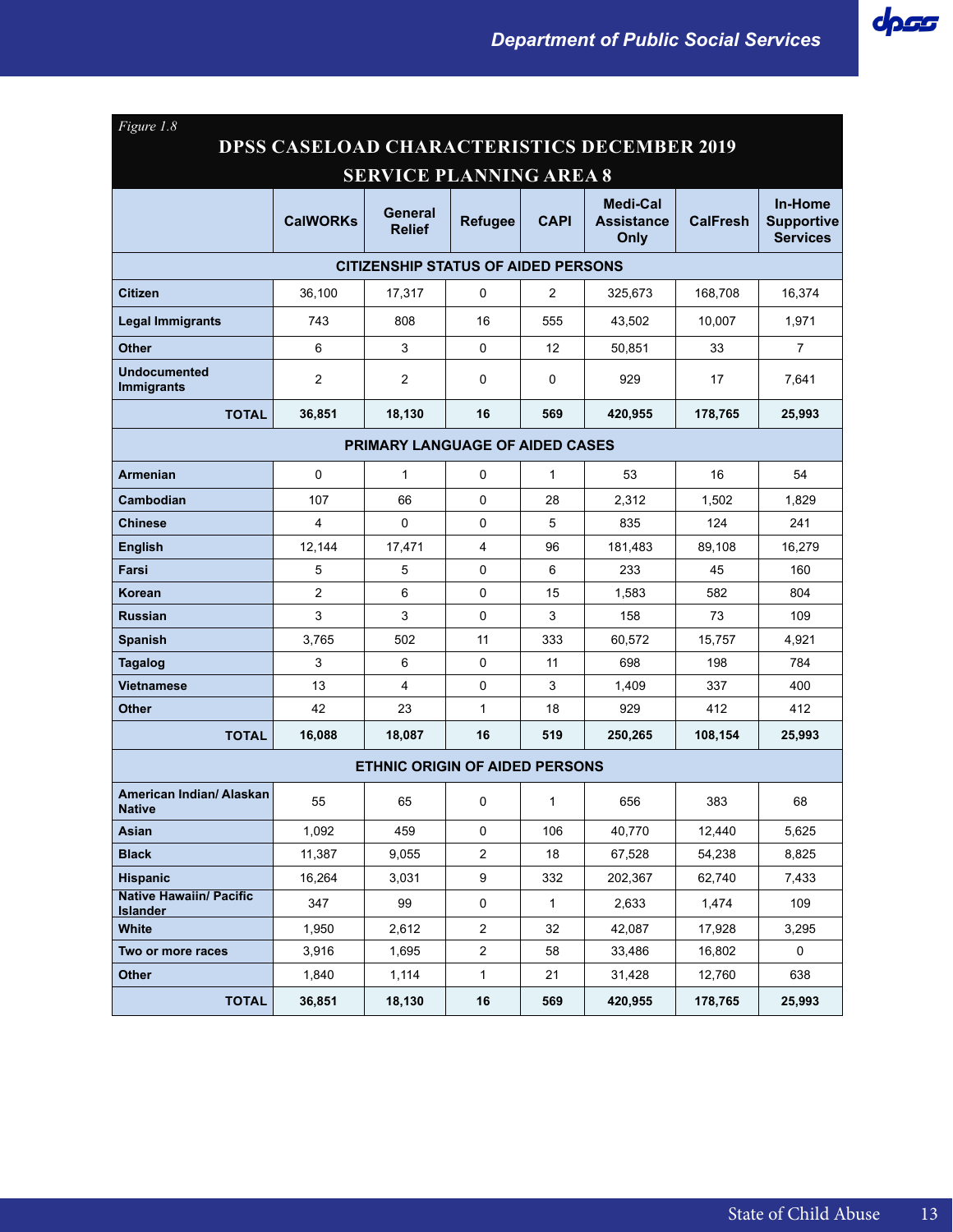| Figure 1.9                                         |                     |                                            |                                       |                     |                                             |                 |                                                 |  |  |
|----------------------------------------------------|---------------------|--------------------------------------------|---------------------------------------|---------------------|---------------------------------------------|-----------------|-------------------------------------------------|--|--|
| <b>DPSS CASELOAD CHARACTERISTICS DECEMBER 2019</b> |                     |                                            |                                       |                     |                                             |                 |                                                 |  |  |
|                                                    |                     |                                            |                                       |                     | SERVICE PLANNING AREA UNKNOWN*              |                 |                                                 |  |  |
|                                                    | <b>CalWORKs</b>     | General<br><b>Relief</b>                   | <b>Refugee</b>                        | <b>CAPI</b>         | <b>Medical</b><br><b>Assistance</b><br>Only | <b>CalFresh</b> | In-Home<br><b>Supportive</b><br><b>Services</b> |  |  |
|                                                    |                     | <b>Citizenship Status of Aided Persons</b> |                                       |                     |                                             |                 |                                                 |  |  |
| <b>Citizen</b>                                     | 0                   | 262                                        | 0                                     | $\mathbf 0$         | 241                                         | 309             | $\mathbf 0$                                     |  |  |
| <b>Legal Immigrants</b>                            | 0                   | 9                                          | $\Omega$                              | $\Omega$            | $\overline{7}$                              | 9               | 0                                               |  |  |
| <b>Other</b>                                       | 0                   | 0                                          | 0                                     | $\mathbf 0$         | 0                                           | $\Omega$        | 0                                               |  |  |
| <b>Undocumented</b><br><b>Immigrants</b>           | 0                   | 0                                          | 0                                     | $\mathbf 0$         | 0                                           | 0               | 0                                               |  |  |
| <b>TOTAL</b>                                       | $\mathbf 0$         | 271                                        | $\mathbf{0}$                          | $\mathbf 0$         | 248                                         | 318             | 0                                               |  |  |
| <b>Primary Language of Aided Cases</b>             |                     |                                            |                                       |                     |                                             |                 |                                                 |  |  |
| <b>Armenian</b>                                    | 0                   | $\mathbf 0$                                | 0                                     | $\mathbf 0$         | $\Omega$                                    | $\Omega$        | 0                                               |  |  |
| Cambodian                                          | 0                   | 0                                          | 0                                     | $\mathbf 0$         | 0                                           | $\Omega$        | 0                                               |  |  |
| <b>Chinese</b>                                     | 0                   | $\mathbf{0}$                               | 0                                     | 0                   | $\Omega$                                    | $\mathbf{1}$    | 0                                               |  |  |
| <b>English</b>                                     | 0                   | 264                                        | 0                                     | $\Omega$            | 237                                         | 303             | $\mathbf 0$                                     |  |  |
| Farsi                                              | $\mathbf 0$         | 0                                          | 0                                     | $\Omega$            | 0                                           | $\Omega$        | 0                                               |  |  |
| Korean                                             | 0                   | 0                                          | 0                                     | $\mathbf 0$         | 0                                           | $\mathbf 0$     | 0                                               |  |  |
| <b>Russian</b>                                     | 0                   | $\Omega$                                   | $\Omega$                              | $\Omega$            | 0                                           | $\Omega$        | 0                                               |  |  |
| <b>Spanish</b>                                     | $\mathbf 0$         | 5                                          | 0                                     | $\Omega$            | 6                                           | 4               | 0                                               |  |  |
| <b>Tagalog</b>                                     | 0                   | 0                                          | 0                                     | $\Omega$            | 0                                           | $\Omega$        | 0                                               |  |  |
| <b>Vietnamese</b>                                  | 0                   | 0                                          | $\Omega$                              | 0                   | 0                                           | $\Omega$        | 0                                               |  |  |
| <b>Other</b>                                       | $\Omega$            | $\mathbf{1}$                               | $\Omega$                              | $\Omega$            | $\mathbf{1}$                                | $\mathbf{1}$    | 0                                               |  |  |
| <b>TOTAL</b>                                       | $\mathbf 0$         | 270                                        | 0                                     | $\mathbf{0}$        | 244                                         | 309             | $\mathbf 0$                                     |  |  |
|                                                    |                     |                                            | <b>Ethnic Origin of Aided Persons</b> |                     |                                             |                 |                                                 |  |  |
| American Indian/ Alaskan<br><b>Native</b>          | $\Omega$            | 0                                          | $\Omega$                              | $\mathbf 0$         | 0                                           | $\mathbf 0$     | 0                                               |  |  |
| Asian                                              | $\pmb{0}$           | 3                                          | $\mathbf 0$                           | $\pmb{0}$           | $\mathbf{1}$                                | 4               | 0                                               |  |  |
| <b>Black</b>                                       | $\pmb{0}$           | 142                                        | $\mathsf 0$                           | $\mathsf{O}$        | 115                                         | 161             | $\mathbf 0$                                     |  |  |
| <b>Hispanic</b>                                    | $\mathsf{O}\xspace$ | 44                                         | $\pmb{0}$                             | $\pmb{0}$           | 38                                          | 45              | $\mathsf 0$                                     |  |  |
| <b>Native Hawaiin/ Pacific</b><br><b>Islander</b>  | $\pmb{0}$           | $\mathbf{1}$                               | $\mathsf 0$                           | $\mathsf{O}$        | $\mathsf{O}$                                | $\mathbf{1}$    | $\mathsf 0$                                     |  |  |
| White                                              | $\pmb{0}$           | 59                                         | $\mathsf 0$                           | $\mathsf 0$         | 71                                          | 80              | $\mathbf 0$                                     |  |  |
| Two or more races                                  | $\mathsf{O}\xspace$ | 16                                         | $\pmb{0}$                             | $\mathbf 0$         | 16                                          | 19              | $\mathbf 0$                                     |  |  |
| <b>Other</b>                                       | $\pmb{0}$           | 6                                          | $\mathsf 0$                           | $\mathsf{O}\xspace$ | $\overline{7}$                              | 8               | $\mathbf 0$                                     |  |  |
| <b>TOTAL</b>                                       | $\pmb{0}$           | 271                                        | $\pmb{0}$                             | $\pmb{0}$           | 248                                         | 318             | $\pmb{0}$                                       |  |  |

"\* Unknown counts represent cases with addresses that cannot be geocoded for various reasons such as P.O. Box addresses, incomplete addresses, etc. "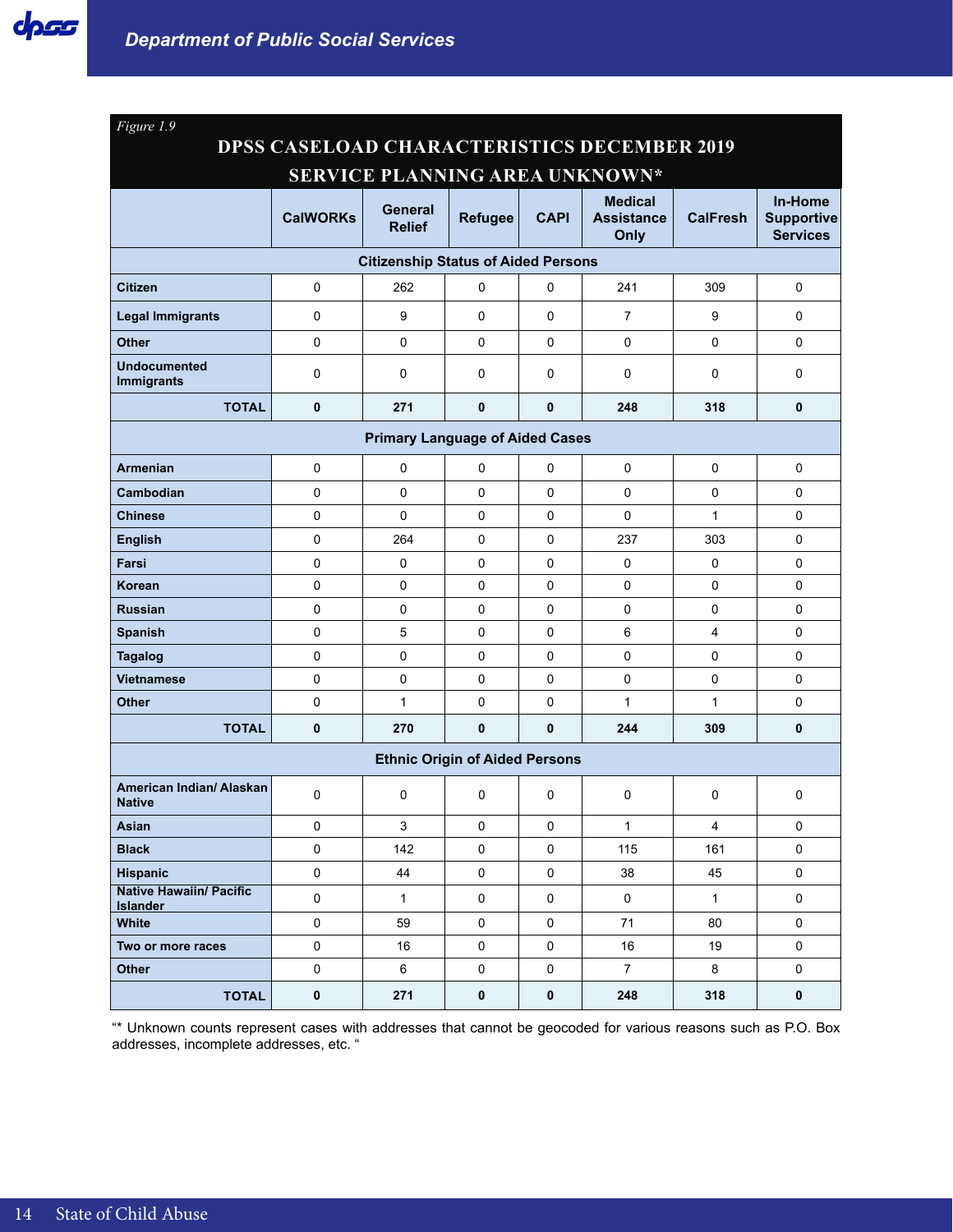| Figure 2<br><b>INDIVIDUALS AIDED - ALL AID PROGRAMS DECEMBER 2019</b> |                                                                   |           |           |           |  |  |  |  |  |  |  |
|-----------------------------------------------------------------------|-------------------------------------------------------------------|-----------|-----------|-----------|--|--|--|--|--|--|--|
| <b>COMPARED TO DECEMBER 2018</b>                                      |                                                                   |           |           |           |  |  |  |  |  |  |  |
| <b>PROGRAM</b>                                                        | <b>DEC. 2019</b><br>% CHANGE<br><b>DEC. 2018</b><br><b>CHANGE</b> |           |           |           |  |  |  |  |  |  |  |
| <b>CalWORKs</b>                                                       | 282,814                                                           | 267,185   | $-15,629$ | $-5.53%$  |  |  |  |  |  |  |  |
| <b>General Relief</b>                                                 | 81.900                                                            | 83.350    | 1,450     | 1.77%     |  |  |  |  |  |  |  |
| <b>CAPI</b>                                                           | 7.645                                                             | 7.626     | $-19$     | $-0.25%$  |  |  |  |  |  |  |  |
| <b>Refugee</b>                                                        | 153                                                               | 137       | $-16$     | $-10.46%$ |  |  |  |  |  |  |  |
| <b>Medi-Cal Assistance Only</b>                                       | 3,042,822                                                         | 2,992,029 | $-50,793$ | $-1.67%$  |  |  |  |  |  |  |  |
| <b>CalFresh</b>                                                       | 1,057,193                                                         | 1,195,405 | 138,212   | 13.07%    |  |  |  |  |  |  |  |
| <b>IHSS</b>                                                           | 224,981                                                           | 230,101   | 5,120     | 2.28%     |  |  |  |  |  |  |  |
| <b>TOTAL ALL PROGRAMS*</b>                                            | 3,541,548                                                         | 3,485,057 | $-56,491$ | $-1.60%$  |  |  |  |  |  |  |  |

\* This total represents an unduplicated count of individuals across all programs since some individuals are aided in more than one program.

| Figure 3     |                                     |                |                |                |      |      |                              |      |      |      |      |                |                |                 |                   |
|--------------|-------------------------------------|----------------|----------------|----------------|------|------|------------------------------|------|------|------|------|----------------|----------------|-----------------|-------------------|
|              |                                     |                |                |                |      |      | <b>CHILD ABUSE REFERRALS</b> |      |      |      |      |                |                |                 |                   |
|              | <b>JANUARY 2007 - DECEMBER 2019</b> |                |                |                |      |      |                              |      |      |      |      |                |                |                 |                   |
| <b>MONTH</b> | 2007                                | 2008           | 2009           | 2010           | 2011 | 2012 | 2013                         | 2014 | 2015 | 2016 | 2017 | 2018           | 2019           | 18/19<br>change | 18/19 %<br>change |
| Jan.         | 16                                  | 23             | $\overline{7}$ | 11             | 5    | 19   | 14                           | 27   | 28   | 16   | 22   | 8              | 4              | $-4$            | $-50%$            |
| Feb.         | 13                                  | 14             | 5              | 9              | 9    | 17   | 28                           | 15   | 24   | 12   | 15   | 5              | 6              | $\mathbf{1}$    | 20%               |
| Mar.         | 12                                  | 12             | $\overline{7}$ | 11             | 3    | 26   | 8                            | 27   | 17   | 18   | 19   | $\overline{7}$ | 14             | $\overline{7}$  | 100%              |
| Apr.         | 15                                  | 11             | 13             | $\overline{7}$ | 14   | 25   | 17                           | 26   | 23   | 8    | 12   | 11             | 5              | $-6$            | $-55%$            |
| May          | 13                                  | 17             | 13             | 3              | 11   | 24   | 16                           | 28   | 13   | 14   | 15   | 4              | $\overline{2}$ | $-2$            | $-50%$            |
| June         | 12                                  | 14             | 11             | 5              | 16   | 24   | 21                           | 28   | 15   | 24   | 13   | 6              | $\mathbf{1}$   | -5              | $-83%$            |
| July         | 13                                  | 9              | 14             | 10             | 11   | 23   | 35                           | 25   | 34   | 15   | 14   | 4              | 3              | -1              | $-25%$            |
| Aug.         | 15                                  | 12             | 8              | 8              | 12   | 15   | 27                           | 28   | 42   | 38   | 9    | 6              | 0              | $-6$            | $-100%$           |
| Sept.        | 20                                  | $\overline{7}$ | 6              | 4              | 5    | 12   | 24                           | 33   | 49   | 29   | 11   | 15             | 6              | -9              | $-60%$            |
| Oct.         | 22                                  | 20             | 9              | 14             | 6    | 13   | 30                           | 35   | 31   | 21   | 9    | 3              | $\overline{7}$ | 4               | 133%              |
| Nov.         | 17                                  | 3              | 13             | 6              | 8    | 15   | 29                           | 27   | 21   | 19   | 11   | 3              | 3              | $\Omega$        | 0%                |
| Dec.         | $\overline{7}$                      | 4              | 12             | 3              | 13   | 9    | 17                           | 10   | 17   | 18   | 2    | $\overline{2}$ | $\overline{2}$ | $\mathbf 0$     | 0%                |
| <b>TOTAL</b> | 175                                 | 146            | 118            | 91             | 113  | 222  | 266                          | 309  | 314  | 232  | 152  | 74             | 53             | $-21$           | $-28%$            |

Some of the referrals may have been for the same children.

Referral counts are from two sources:

• DPSS employees observing incidents which indicate abuse/neglect and making referrals to the Departmental of Children and Family Services

• Data collated from reports received from DPSS Welfare Fraud Prevention & Investigation Section.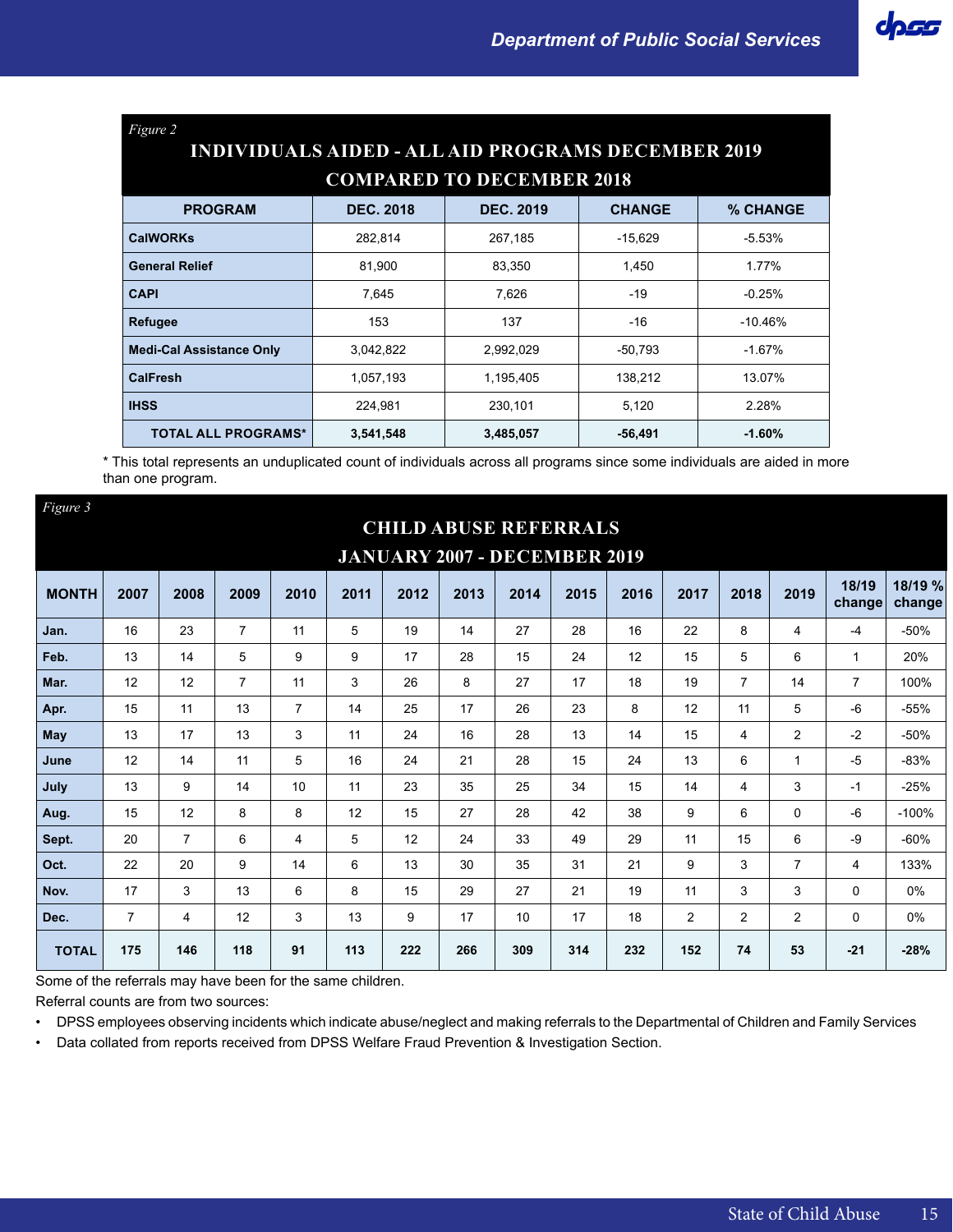

| Figure 4                            |       |       |       |       |                                      |       |       |       |       |       |       |      |                        |                          |
|-------------------------------------|-------|-------|-------|-------|--------------------------------------|-------|-------|-------|-------|-------|-------|------|------------------------|--------------------------|
|                                     |       |       |       |       | <b>CAL-LEARN PARTICIPANTS SERVED</b> |       |       |       |       |       |       |      |                        |                          |
| <b>JANUARY 2008 - DECEMBER 2019</b> |       |       |       |       |                                      |       |       |       |       |       |       |      |                        |                          |
| <b>MONTH</b>                        | 2008  | 2009  | 2010  | 2011  | 2012                                 | 2013  | 2014  | 2015  | 2016  | 2017  | 2018  | 2019 | 19/18<br><b>CHANGE</b> | 19/18 %<br><b>CHANGE</b> |
| Jan.                                | 2,465 | 2,735 | 3,064 | 2,923 | 2,270                                | 2,104 | 1,931 | 1,640 | 1,279 | 1,093 | 1,000 | 773  | $-227$                 | $-23%$                   |
| Feb.                                | 2,492 | 2,832 | 3,109 | 2,948 | 2,169                                | 2,125 | 1,893 | 1,574 | 1,386 | 1,068 | 987   | 766  | $-221$                 | $-22%$                   |
| Mar.                                | 2,470 | 2,891 | 3,134 | 2,912 | 2,431                                | 2,100 | 1,929 | 1,576 | 1,300 | 1,087 | 969   | 755  | $-214$                 | $-22%$                   |
| Apr.                                | 2,514 | 2,920 | 3,200 | 2,934 | 2,471                                | 2,114 | 1,947 | 1,450 | 1,220 | 1,085 | 945   | 752  | $-193$                 | $-20%$                   |
| May                                 | 2,586 | 2,982 | 3,235 | 2,741 | 2,370                                | 1,851 | 1.996 | 1,524 | 1,264 | 1,090 | 957   | 761  | $-196$                 | $-20%$                   |
| June                                | 2,549 | 2,953 | 3,149 | 2,350 | 2,382                                | 2,158 | 1,961 | 1,571 | 1,325 | 1,105 | 949   | 750  | $-199$                 | $-21%$                   |
| July                                | 2,474 | 2,870 | 2,932 | 2,115 | 2,211                                | 2,111 | 1.862 | 1,456 | 1,281 | 1,031 | 897   | 723  | $-174$                 | $-19%$                   |
| Aug.                                | 2.493 | 2,862 | 2.960 | 1,836 | 2,181                                | 2,110 | 1.785 | 1,384 | 1,281 | 1,003 | 850   | 696  | $-154$                 | $-18%$                   |
| Sept.                               | 2,535 | 2,888 | 2,992 | 2,134 | 2,182                                | 2,019 | 1,826 | 1,377 | 1,200 | 974   | 812   | 691  | $-121$                 | $-15%$                   |
| Oct.                                | 2,556 | 3,009 | 3,030 | 2,057 | 2,265                                | 2,017 | 1,726 | 1,400 | 1,167 | 1,003 | 820   | 655  | $-165$                 | $-20%$                   |
| Nov.                                | 2,650 | 3,077 | 3,014 | 2,208 | 2,167                                | 1,924 | 1,681 | 1,301 | 1,105 | 966   | 825   | 653  | $-172$                 | $-21%$                   |
| Dec.                                | 2,751 | 3,074 | 2,991 | 2,214 | 2,192                                | 1,966 | 1,707 | 1,341 | 1,106 | 980   | 787   | 634  | $-153$                 | $-19%$                   |
| <b>AVERAGE</b>                      | 2,545 | 2,924 | 3,068 | 2,448 | 2,274                                | 2,050 | 1,854 | 1,466 | 1,243 | 1,040 | 900   | 717  | $-182$                 | $-20%$                   |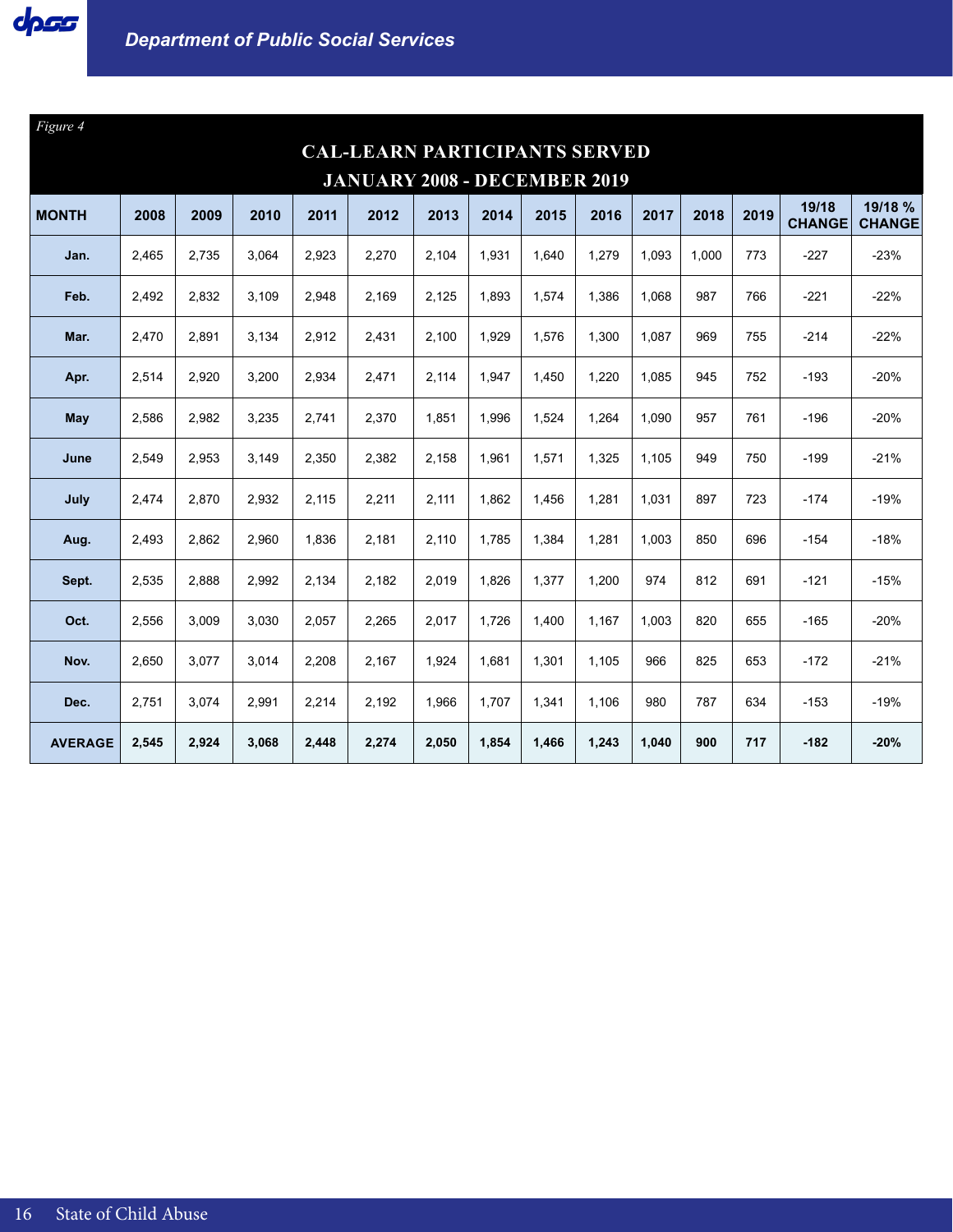

| <b>Month</b> | 2010      | 2011      | 2012      | 2013      | 2014      | 2015      | 2016      | 2017      | 2018      | 2019      |
|--------------|-----------|-----------|-----------|-----------|-----------|-----------|-----------|-----------|-----------|-----------|
| Jan.         | 2,303,749 | 2,394,585 | 2,426,501 | 2,453,083 | 2,819,136 | 3,276,776 | 3,521,223 | 3,636,266 | 3,616,846 | 3,431,417 |
| Feb.         | 2,306,162 | 2,389,716 | 2,422,909 | 2,450,013 | 2,836,009 | 3,251,645 | 3,571,953 | 3,636,166 | 3,608,334 | 3,427,569 |
| Mar.         | 2,321,333 | 2,403,761 | 2,426,841 | 2,461,628 | 2,859,833 | 3,287,979 | 3,445,798 | 3,637,284 | 3,619,281 | 3,423,885 |
| Apr.         | 2,327,154 | 2,403,859 | 2,423,481 | 2,470,580 | 2,889,876 | 3,343,995 | 3,629,884 | 3,623,256 | 3,600,035 | 3,419,158 |
| May          | 2,331,869 | 2,413,553 | 2,427,711 | 2,519,023 | 2,941,694 | 3,382,329 | 3,565,747 | 3,617,792 | 3,592,637 | 3,419,183 |
| June         | 2,340,068 | 2,416,384 | 2,431,477 | 2,523,361 | 3,016,511 | 3,430,119 | 3,668,179 | 3,615,427 | 3,587,662 | 3,466,474 |
| July         | 2,352,189 | 2,420,344 | 2,442,987 | 2,536,910 | 3,088,345 | 3,466,141 | 3,432,513 | 3,598,312 | 3,585,714 | 3,485,440 |
| Aug.         | 2,360,927 | 2,426,295 | 2,451,696 | 2,542,506 | 3,151,339 | 3,490,545 | 3,528,925 | 3,600,783 | 3,584,325 | 3,486,715 |
| Sep.         | 2,372,707 | 2,431,316 | 2,450,230 | 2,546,656 | 3,208,954 | 3,519,627 | 3,517,353 | 3,598,481 | 3,572,253 | 3,486,715 |
| Oct.         | 2,379,568 | 2,429,646 | 2,457,086 | 2,558,888 | 3,296,854 | 3,318,533 | 3,520,528 | 3,599,094 | 3,566,306 | 3,507,418 |
| Nov.         | 2,380,834 | 2,428,279 | 2,453,757 | 2,571,969 | 3,363,249 | 3,387,795 | 3,512,738 | 3,598,421 | 3,557,259 | 3,500,145 |
| Dec.         | 2,389,268 | 2,429,214 | 2,450,333 | 2,647,528 | 3,339,390 | 3,430,557 | 3,521,509 | 3,597,185 | 3,541,548 | 3,485,057 |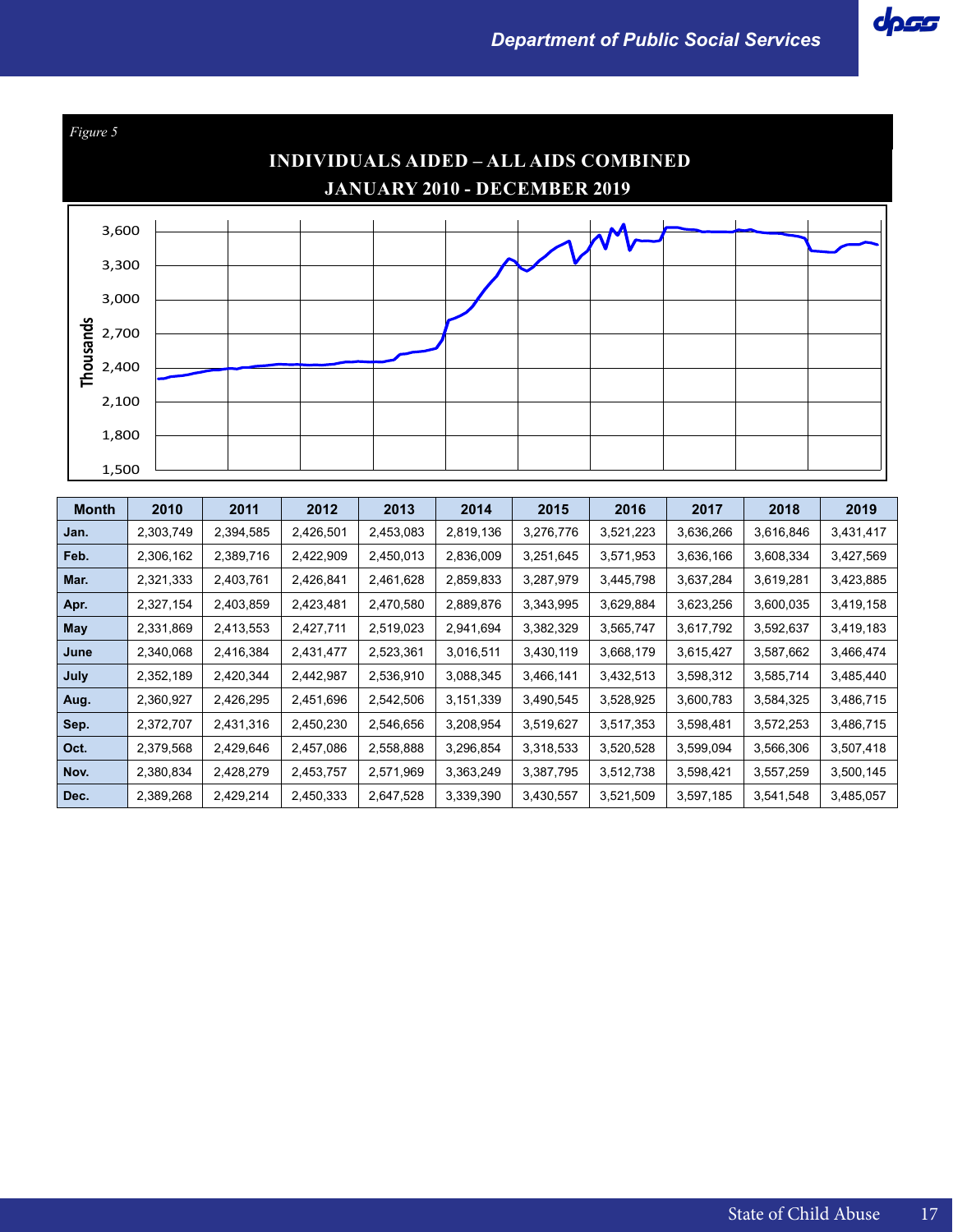



| <b>Month</b> | 2010    | 2011    | 2012    | 2013    | 2014    | 2015    | 2016    | 2017    | 2018    | 2019    |
|--------------|---------|---------|---------|---------|---------|---------|---------|---------|---------|---------|
| Jan.         | 413,178 | 445,949 | 436,846 | 427,728 | 422,896 | 408,172 | 380,972 | 342,943 | 312,025 | 280,422 |
| Feb.         | 412,969 | 445.154 | 434,536 | 426,054 | 422,249 | 403,662 | 352,957 | 340,075 | 308,384 | 277,577 |
| Mar.         | 414,952 | 447,929 | 433,157 | 425,255 | 424,066 | 401,779 | 355,241 | 338,187 | 306,177 | 275,258 |
| Apr.         | 415,809 | 449,363 | 431,619 | 422,502 | 428,680 | 399,015 | 336,865 | 331,598 | 301,758 | 273,044 |
| May          | 418,101 | 451,770 | 432,124 | 422,504 | 423,974 | 397,553 | 332,131 | 328,216 | 300,277 | 272,303 |
| June         | 419,613 | 453,164 | 432,684 | 421,889 | 421,206 | 397,045 | 311,555 | 326,948 | 298,686 | 271,800 |
| July         | 426,282 | 449,303 | 431,612 | 421,707 | 422,817 | 397,353 | 309,655 | 323,778 | 295,455 | 271,359 |
| Aug.         | 429,910 | 444.096 | 434,159 | 422,294 | 424,883 | 397,157 | 313,020 | 323,419 | 294,988 | 270,799 |
| Sep.         | 437,714 | 444,308 | 432,602 | 422,137 | 420,169 | 396,945 | 313,272 | 322,207 | 292,344 | 270,579 |
| Oct.         | 436,323 | 443,415 | 434,071 | 422,511 | 419,533 | 359,021 | 313,368 | 321,178 | 290,629 | 269,763 |
| Nov.         | 439,859 | 440,023 | 431,092 | 420,873 | 413,804 | 355,275 | 309,553 | 317,225 | 286,579 | 268,354 |
| Dec.         | 443,245 | 438,715 | 428,294 | 420,513 | 412,365 | 354,376 | 339,974 | 315,071 | 282,814 | 267,185 |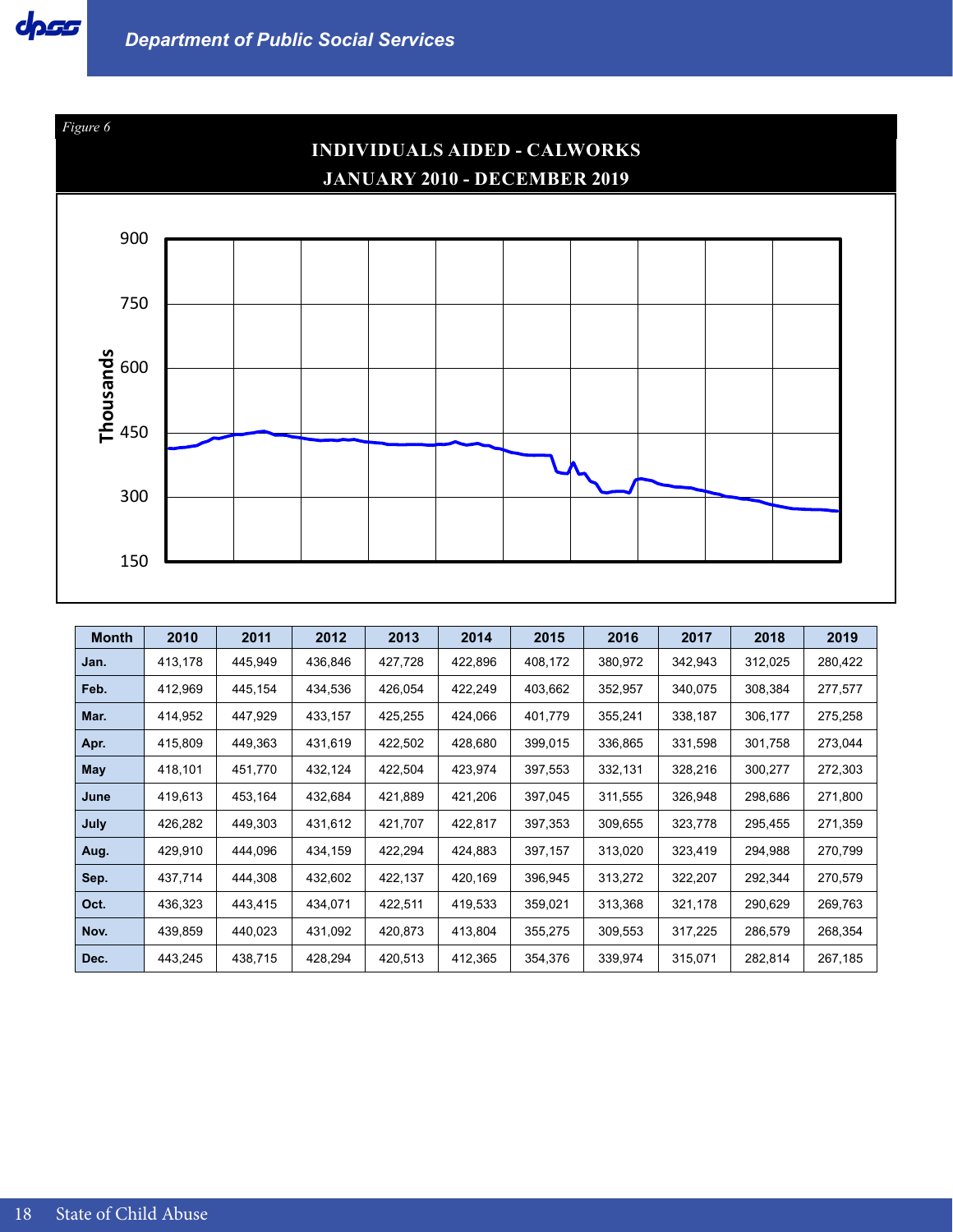

| Figure 7                                                                 |                                                |           |           |           |           |           |           |           |           |           |  |  |  |  |
|--------------------------------------------------------------------------|------------------------------------------------|-----------|-----------|-----------|-----------|-----------|-----------|-----------|-----------|-----------|--|--|--|--|
|                                                                          | <b>INDIVIDUALS AIDED - MEDI-CAL ASSISTANCE</b> |           |           |           |           |           |           |           |           |           |  |  |  |  |
|                                                                          | <b>JANUARY 2010 - DECEMBER 2019</b>            |           |           |           |           |           |           |           |           |           |  |  |  |  |
| 3,600                                                                    |                                                |           |           |           |           |           |           |           |           |           |  |  |  |  |
| 3,300                                                                    |                                                |           |           |           |           |           |           |           |           |           |  |  |  |  |
| 3,000                                                                    |                                                |           |           |           |           |           |           |           |           |           |  |  |  |  |
| 2,700                                                                    |                                                |           |           |           |           |           |           |           |           |           |  |  |  |  |
|                                                                          |                                                |           |           |           |           |           |           |           |           |           |  |  |  |  |
|                                                                          |                                                |           |           |           |           |           |           |           |           |           |  |  |  |  |
| $\frac{9}{6}$<br>$\frac{2,400}{6}$<br>$\frac{6}{3}$<br>$\frac{1,800}{6}$ |                                                |           |           |           |           |           |           |           |           |           |  |  |  |  |
| 든1,500                                                                   |                                                |           |           |           |           |           |           |           |           |           |  |  |  |  |
| 1,200                                                                    |                                                |           |           |           |           |           |           |           |           |           |  |  |  |  |
| 900                                                                      |                                                |           |           |           |           |           |           |           |           |           |  |  |  |  |
| 600                                                                      |                                                |           |           |           |           |           |           |           |           |           |  |  |  |  |
| 300                                                                      |                                                |           |           |           |           |           |           |           |           |           |  |  |  |  |
| 0                                                                        |                                                |           |           |           |           |           |           |           |           |           |  |  |  |  |
|                                                                          |                                                |           |           |           |           |           |           |           |           |           |  |  |  |  |
| <b>Month</b>                                                             | 2010                                           | 2011      | 2012      | 2013      | 2014      | 2015      | 2016      | 2017      | 2018      | 2019      |  |  |  |  |
| Jan.                                                                     | 1,652,545                                      | 1,677,657 | 1,695,530 | 1,686,728 | 2,162,087 | 2,635,084 | 2,985,013 | 3,307,201 | 3,060,958 | 3,024,386 |  |  |  |  |
| Feb.                                                                     | 1,656,625                                      | 1,674,595 | 1,696,763 | 1,688,211 | 2,181,648 | 2,609,119 | 2,968,570 | 3,316,921 | 3,071,528 | 3,029,667 |  |  |  |  |
| Mar.                                                                     | 1,664,015                                      | 1,681,467 | 1,698,376 | 1,695,285 | 2,200,120 | 2,652,143 | 3,010,138 | 3,349,365 | 3,113,170 | 3,029,862 |  |  |  |  |
| Apr.                                                                     | 1,665,214                                      | 1,680,359 | 1,698,100 | 1,704,905 | 2,229,067 | 2,716,127 | 3,031,869 | 3,322,548 | 3,079,837 | 3,027,123 |  |  |  |  |
| <b>May</b>                                                               | 1,663,980                                      | 1,681,497 | 1,700,809 | 1,755,996 | 2,288,191 | 2,758,728 | 3,048,192 | 3,317,709 | 3,075,916 | 3,029,639 |  |  |  |  |
| June                                                                     | 1,665,971                                      | 1,683,049 | 1,697,665 | 1,759,649 | 2,364,689 | 2,809,686 | 3,003,444 | 3,325,148 | 3,072,660 | 3,020,011 |  |  |  |  |
| July                                                                     | 1,668,643                                      | 1,687,322 | 1,701,787 | 1,768,550 | 2,436,427 | 2,847,792 | 2,792,108 | 3,057,055 | 3,073,923 | 3,018,021 |  |  |  |  |
| Aug.                                                                     | 1,669,561                                      | 1,694,711 | 1,701,649 | 1,773,011 | 2,496,469 | 2,872,428 | 3,384,397 | 3,053,283 | 3,074,912 | 3,025,332 |  |  |  |  |
| Sep.                                                                     | 1,672,275                                      | 1,696,079 | 1,695,450 | 1,775,355 | 2,564,799 | 2,901,798 | 3,294,583 | 3,058,186 | 3,061,530 | 3,023,641 |  |  |  |  |
| Oct.                                                                     | 1,677,012                                      | 1,693,154 | 1,693,886 | 1,783,230 | 2,657,203 | 2,716,683 | 3,289,591 | 3,068,041 | 3,061,971 | 3,019,046 |  |  |  |  |
| Nov.                                                                     | 1,675,728                                      | 1,696,764 | 1,691,766 | 1,797,981 | 2,732,673 | 2,736,803 | 3,307,710 | 3,068,299 | 3,050,818 | 3,006,706 |  |  |  |  |
| Dec.                                                                     | 1,677,283                                      | 1,695,805 | 1,686,556 | 1,870,380 | 2,705,644 | 2,771,706 | 3,321,456 | 3,069,071 | 3,042,822 | 2,992,029 |  |  |  |  |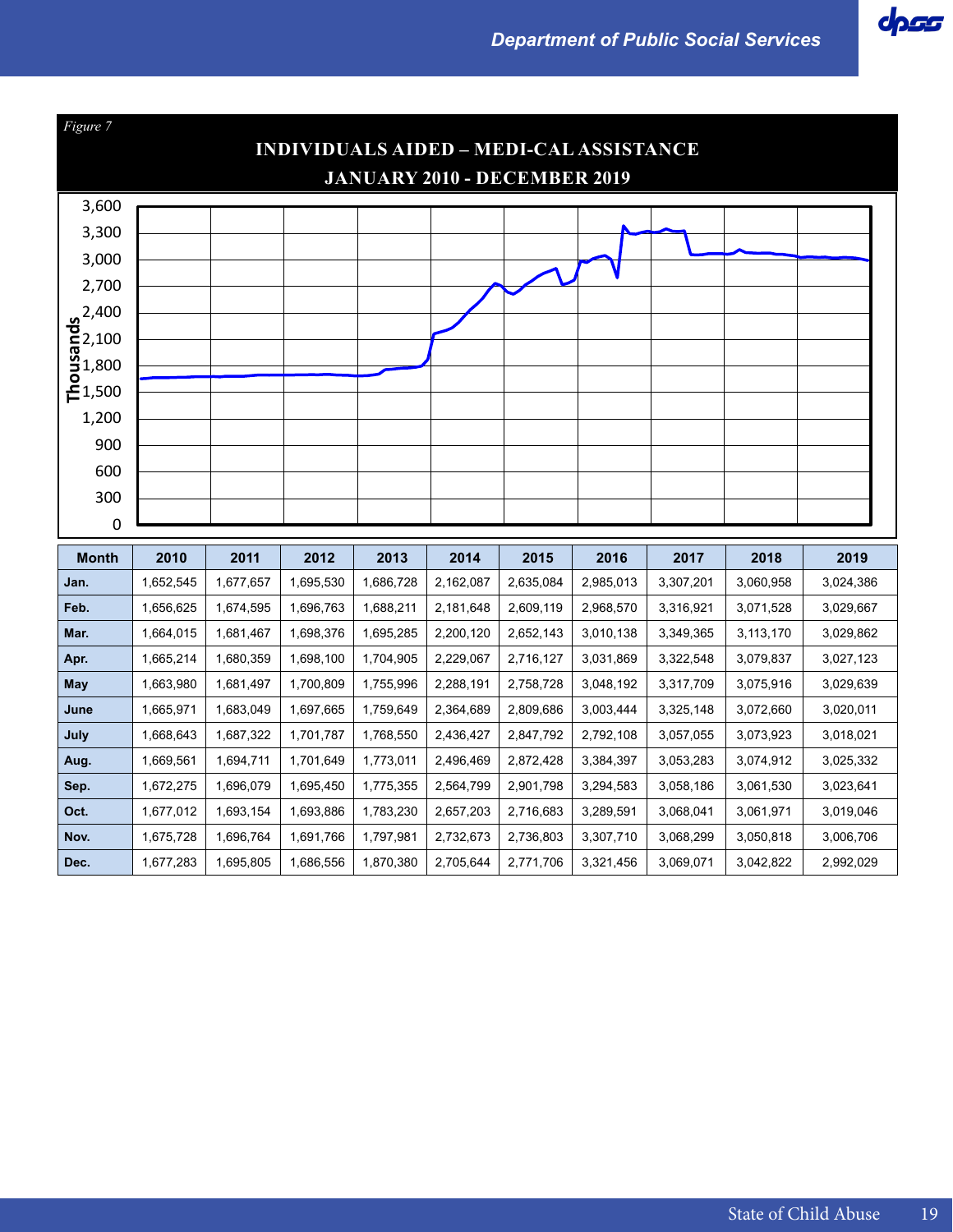

| <b>Month</b> | 2010    | 2011      | 2012      | 2013      | 2014      | 2015      | 2016      | 2017      | 2018      | 2019      |
|--------------|---------|-----------|-----------|-----------|-----------|-----------|-----------|-----------|-----------|-----------|
| Jan.         | 873,906 | 983,972   | 1,061,099 | 1,136,598 | 1,179,471 | 1,186,689 | 1,150,095 | 1,114,113 | 1,108,414 | 1,048,882 |
| Feb.         | 877,708 | 982,952   | 1,056,530 | 1,128,269 | 1,172,986 | 1,183,204 | 1,140,474 | 1,106,457 | 1,100,344 | 1,043,319 |
| Mar.         | 893,254 | 999,836   | 1,067,474 | 1,140,185 | 1,179,917 | 1,184,511 | 1,155,876 | 1,099,615 | 1,096,854 | 1,035,942 |
| Apr.         | 896,310 | 997,431   | 1,062,493 | 1,136,567 | 1,181,939 | 1,180,608 | 1,128,110 | 1,087,449 | 1,087,679 | 1,033,153 |
| May          | 902,170 | 1,017,987 | 1,067,010 | 1,135,966 | 1,179,271 | 1,178,959 | 1,115,784 | 1,085,333 | 1,086,290 | 1,050,176 |
| June         | 912,861 | 1,016,668 | 1,078,877 | 1,137,764 | 1,185,357 | 1,180,615 | 1,089,288 | 1,087,512 | 1,085,736 | 1,099,911 |
| July         | 930,781 | 1,029,907 | 1,095,676 | 1,150,909 | 1,195,491 | 1,185,244 | 1,092,816 | 1,083,889 | 1,081,974 | 1,145,884 |
| Aug.         | 941,140 | 1,042,754 | 1,106,581 | 1,154,695 | 1,208,242 | 1,181,789 | 1,155,558 | 1,096,976 | 1,086,361 | 1,176,222 |
| Sep.         | 955,463 | 1,052,181 | 1,112,889 | 1,161,054 | 1,197,541 | 1,182,726 | 1,142,246 | 1,102,956 | 1,079,915 | 1,188,384 |
| Oct.         | 963,522 | 1,058,355 | 1,127,190 | 1,171,438 | 1,192,513 | 1,073,836 | 1,133,735 | 1,109,216 | 1,072,928 | 1,193,681 |
| Nov.         | 968,213 | 1,057,476 | 1,126,961 | 1,170,317 | 1,185,306 | 1,068,797 | 1,132,088 | 1,110,217 | 1,066,019 | 1,195,875 |
| Dec.         | 978,920 | 1,064,647 | 1,130,714 | 1,177,740 | 1,191,285 | 1,064,892 | 1,131,596 | 1,110,758 | 1,057,193 | 1,195,405 |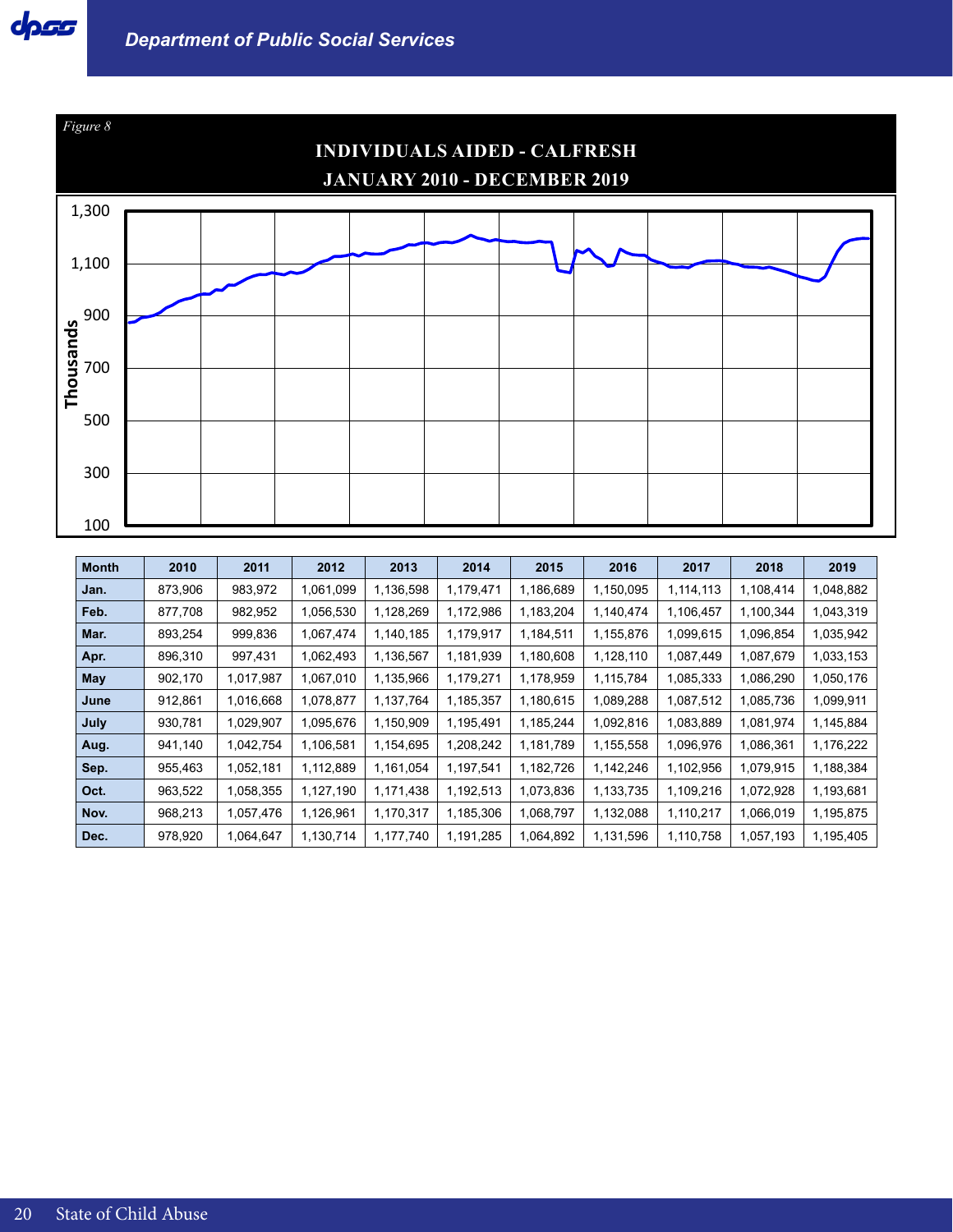*Department of Public Social Services*



## *GLOSSARY OF TERMS*

**CalFresh**: Is the cornerstone of the federal food assistance program. The purpose of this program is to promote and safeguard the health and well-being of low-income households by raising their levels of nutrition and increasing their food purchasing power.

**California Statewide Automated Welfare System (CalSAWS)**: Is the automated system which provides the primary case management for the programs administered by DPSS.

**California Work Opportunity And Responsibility to Kids (CalWORKs):** Provides temporary financial assistance, no-cost Medi-Cal, and employmentfocused services to families with minor children who may or may not have income, and their property limit is below State maximum limits for their family size. Families that apply and qualify for ongoing assistance receive money each month to help pay for housing, food and other necessary expenses.

In addition, the family must meet one of the following deprivations:

- Either parent is deceased
- Either parent is physically or mentally incapacitated

• Either parent is continually absent from the home in which the child is living

• When both parents are in the home, the Principal Wage Earner worked less than 100 hours in the fourweek period before applying for CalWORKs cash aid.

Since January 1, 1998, the CalWORKs program has continued to transition participants from Welfareto-Work. To continue achieving the goal of Welfare Reform, DPSS has developed programs which help participants achieve self-sufficiency in a timelimited welfare environment. DPSS' Welfare-to-Work programs currently provide an array of work supports and barrier removal services.

**Cal-Learn:** Is a mandatory program for CalWORKs participants who are under 19 years of age, are pregnant or parenting, and have not yet completed their high school education. The Cal-Learn program is designed to address long-term welfare dependency by encouraging and assisting teen parents on the CalWORKs program to remain in or return to school. Cal-Learn focuses on providing these youth with the following supportive services needed to complete their high school education or equivalent:

• Intensive case management services

- Payments for child care, transportation, and school expenses
- \$100 bonuses up to four times a year for satisfactory school progress
- \$500 one-time-only bonus for receiving a high school diploma or its equivalent.

**Cash Assistance Program for Immigrants (CAPI):** Provides cash to certain aged, blind, and disabled legal non-citizens ineligible for Supplemental Security Income/State Supplemental Payment (SSI/SSP) due to their immigration status. CAPI participants may be eligible for Medi-Cal, In-Home Supportive Services (IHSS), and/or CalFresh benefits. Individuals requesting such benefits must file an appropriate application for each program.

**Department of Public Social Services (DPSS):**  Administers programs that provide services to individuals and families in need. These programs are designed to both alleviate hardship and promote family health, personal responsibility, and economic independence. Most DPSS programs are mandated by Federal and State laws.

**Greater Avenues For Independence (GAIN) / General Relief Opportunities for Work (GROW):**  These programs provide employment-related services to CalWORKs or GR participants to help them find employment, stay employed, and move on to higher paying jobs, which will ultimately lead to selfsufficiency and independence.

**General Relief (GR):** Is a County-funded program that provides cash aid to indigent adults who are ineligible for Federal or State programs.

**In-Home Supportive Services (IHSS):** Enables low-income aged, blind, and/or disabled individuals to remain safely in their own homes by paying eligible providers to provide personal care, domestic, and other services.

**Medi-Cal**: Provides comprehensive medical benefits to low-income families and individuals. Depending on their income and resource levels, individuals and families may be eligible for a no-cost or a share-ofcost Medi-Cal Program.

**Refugee Employment Program (REP):** REP provides employment-related services, case management, and training to refugees during their first five years in the United States and to asylees during their first five years they are granted asylum.